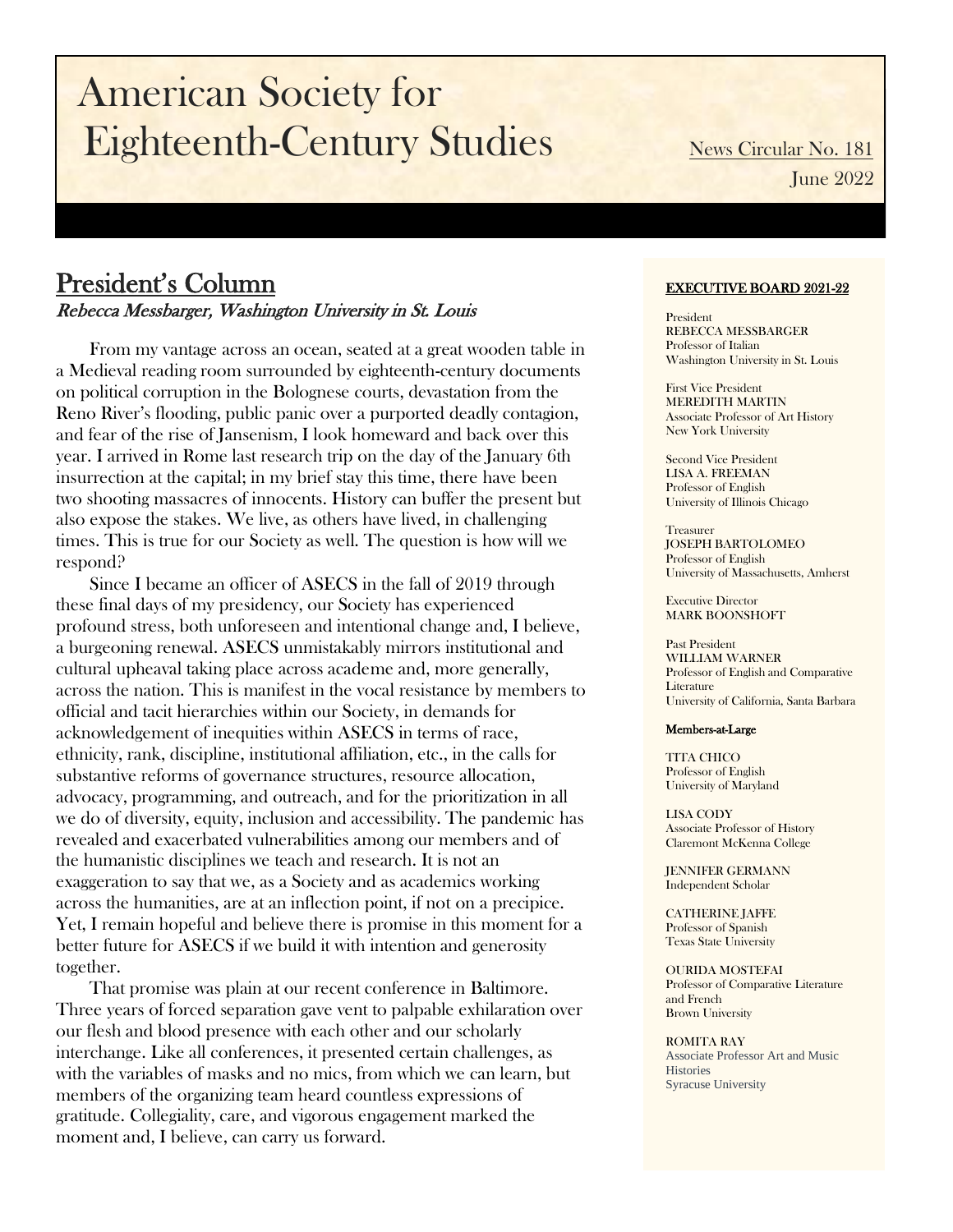Space will permit mention of only a few highlights from the conference. That we had a safely sociable gathering in the time of Covid of more than 650 of our members who could choose from an array of 180 sessions was extraordinary in itself, and due to the exhaustive work of Executive Director Mark Boonshoft, to whom we extend our deep thanks and best wishes as he leaves us for an endowed professorship in Early American History. Honorary lectures by NYU professor of Social and Cultural Analysis and History, Jennifer Morgan, and University of Winchester professor of Eighteenth-Century English literature, Chris Mounsey, exceeded high expectations of their transformational approaches to the field that prioritize race, gender, and disability. Honorée Fanonne Jeffers riveted the packed grand hall and demonstrated the power of art to give life to what we study with her reading from her award-winning book *The Age of Phillis*.

These defining events of the conference would not have happened without the hard work of the program committee, of lecture organizers and respondents, including Nicole N. Aljoe, Conrad Brunstrom, Misty Anderson, Jessica Marie Johnson and Joseph Roach, and, in the case of the Jeffers reading, generous support from Johns Hopkins University Press. Extramural activities included a members' tour of the Walters Art Museum that focused on the presence and representation of Africans in early modern Europe, organized by Vice President Meredith Martin and Christy Pichichero. Once again, The Doctor Is In, spearheaded by Rebecca Shapiro, provided excellent support for graduate students. We are very grateful to Gale for their generous sponsorship of ASL interpretation, and to the family of Donald Mell for supporting the Friday reception. A final practical note on the conference: while we had anticipated significant extra Covid-related costs, we are delighted to report that the deficit was only \$1,000 thanks to meticulous oversight by Mark Boonshoft, treasurer Joe Bartolomeo, and conference planner Devon Binder.

Since the conference, the Society has remained intensely engaged. We gathered in a Town Hall on May 11 to discuss together the results of the first member survey in the history of the Society undertaken this year by Gladiator Consulting. Second Vice-President Lisa Freeman and Memberat-Large Jennifer Germann worked with the consultancy every week over much of the past year to shape the survey and subsequent interviews and focus groups, and to assess and publicize the results

for our membership. The well-attended Town Hall provided members an overview of the process, the purpose, and the outcomes of the survey with respect to the demographics of the Society, the role the Society plays in members' professional lives, how members define the mission, and, crucially, ways in which members would like the Society to do more to fulfill that mission, particularly in terms of governance, transparency, resource allocation, diversity, equity, inclusion, and accessibility. The Town Hall also opened a discussion with members that will continue with the new administration about reforms, particularly of our administrative and governance structures, and of our programming. This is a beginning. Under the strong leadership of the incoming president Wendy Wassyng Roworth and incoming Executive Director Benita Blessing, I have no doubt that ASECS, which Lisa Freeman rightly reminds us, "is our members," will make strides to become a more open and supportive academic community.

While I am unable to acknowledge the countless acts of leadership and service for the benefit of our Society this year, I wish to recognize our outgoing officers, Meredith Martin and Bill Warner, and outgoing board members who gave so generously of their time and their service to the Society when, with the strain of Covid, they had even less to give. From the bottom of my heart, thank you Tita Chico and Jennifer Germann.

I owe an immense debt to continuing Board Members: Romita Ray, Ourida Mostefai, Lisa Cody, and Cathy Jaffe, for their conscientiousness and dedicated service to making ASECS better for all of our members. I am grateful to our committed editors, committees, caucuses, and affiliates, whose work is the indispensable scaffolding of ASECS. I would like to give special recognition to the leadership of the DEIA Committee, Mona Narain and Greta LaFleur, and to Lisa Cody, Board Liaison to the DEIA, for advocating vigorously and constructively on behalf of our underrepresented and marginalized members.

I will end this letter by remembering one of the best of us, Christopher M. S. Johns, who we lost far too soon on May 8. Christopher was a brilliant, encyclopedic scholar of early modern Italian art history, a celebrated mentor to his many students as well as to many of us, and a fiercely loyal friend. He had a lightning wit softened by the warmth of his laugh and mellow southern accent. I had the great fortune to collaborate closely with him on a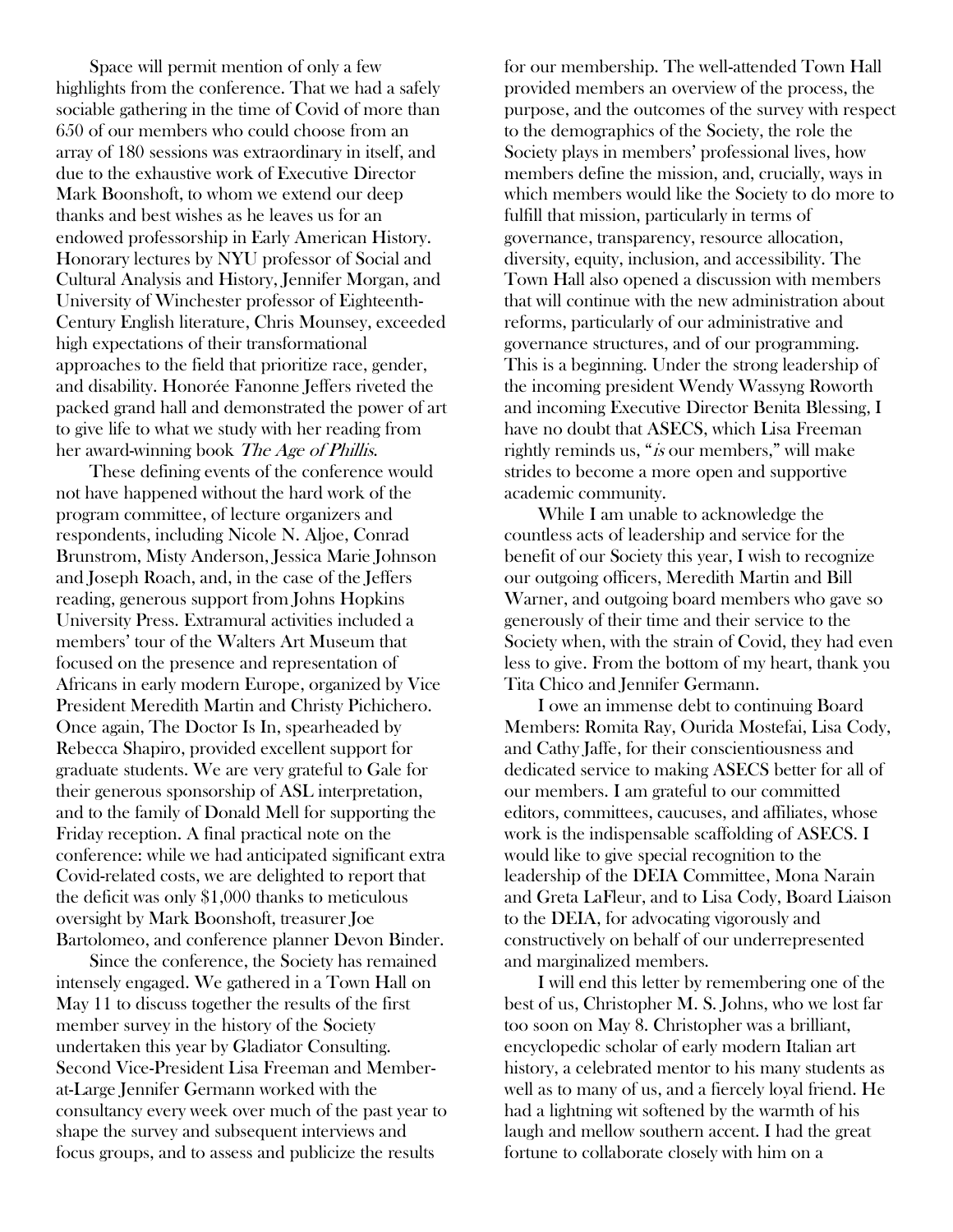conference and, together with Phil Gavitt, the resulting anthology, Benedict XIV and the Enlightenment: Art, Science, and Spirituality (Toronto U.P, 2016). His enormously influential monograph, The Visual Culture of the Catholic Enlightenment (Penn State UP, 2014), has transformed understanding of the Catholic Church's interaction with and influence on the international Enlightenment project and visual culture in the eighteenth century. He had so much more to teach us. Condolences to all who are mourning Christopher now and in the days and years to come

### Announcing Incoming ASECS Executive Director Benita Blessing

The ASECS Executive Board is happy to announce that Dr. Benita Blessing will become the next full-time Executive Director of the American Society for Eighteenth-Century Studies, effective June 6, 2022. Dr. Blessing comes to ASECS from the German Studies Association, where she currently serves as Operations Director. In that capacity, Dr. Blessing has successfully organized the GSA's annual meetings, and she is uniquely poised to manage our Society's office, finances, and administration, while also playing an important role in strategic planning to make ASECS more inclusive and vibrant in the years to come. In addition, Dr. Blessing is an accomplished scholar. She received her Ph.D. in history and educational policy studies from the University of Wisconsin and has most recently served on the faculty of the World Languages and Cultures department at Oregon State University. Her well-received first book, The Antifascist Classroom: Re-education in Soviet-occupied Germany, 1945- <sup>1949</sup> was published by Palgrave, and her forthcoming second book is entitled Teaching Socialism at the Cinema: East German Children's Films, 1946-1992.

### ASECS 2022 Election Results

Turnout for the ASECS 2022 elections was higher than in recent years. 248 members cast ballots, as compared with 169 in 2021, 152 in 2020, 164 in 2019, and 136 in 2018. That is still a turnout rate of below 20%.

The following members were elected to positions on the Executive Board for terms beginning July 1, 2022: President: Wendy Wassyng Roworth First Vice-President: Lisa A. Freeman Second Vice-President: Paola Bertucci Members-At-Large: Emily C. Friedman, Meghan Roberts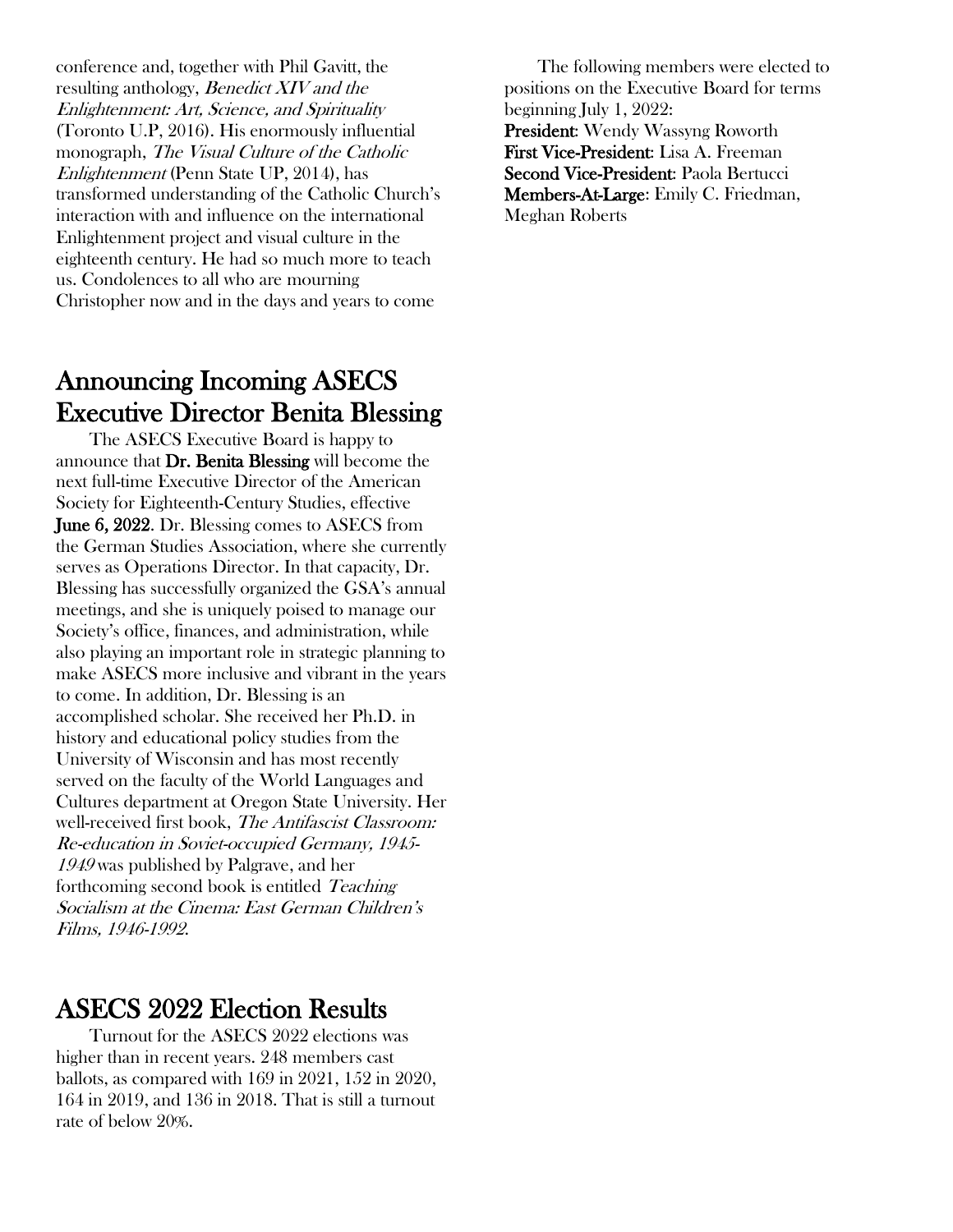## ECCO-Equity Fund Campaign Update

Last July, ASECS announced that it had acquired perpetual access to Gale-Cengage's Eighteenth-Century Collections Online (ECCO) 1&2 for all members based in North America and nearby areas. [\(Access ECCO](http://asecs.press.jhu.edu/membership/log-in-to-gale) with the same credentials that you use for the ASECS membership portal through Johns Hopkins University Press.) At a moment when secure academic employment is increasingly rare, and when universities are cutting library and research budgets even for those with secure appointments, expanding access to resources that allow scholars to do their work is critical. The Board believed that an ECCO purchase was perhaps the best way for ASECS to fulfill its primary mission of supporting outstanding scholarship on the eighteenth century, in

#### ECCO-Equity Fund Leadership Gifts (\$500 or more)

Misty G. Anderson Joseph Bartolomeo Lisa Berglund Toni Bowers Tita Chico Lisa A. Cody Alison Conway Robert Darnton Margaret DeLacy Helen Deutsch Clorinda Donato Frances Ferguson Lisa A. Freeman Yvonne Fuentes David Gies Julie C. Hayes Lynn Hunt Catherine Ingrassia Margaret Jacob Catherine Jaffe Alessa Johns Suvir Kaul Thomas Matthew Kavanagh Deidre Lynch Jack Lynch Heather McPherson Bridget E. Orr Mehl A. Penrose Ruth Perry

Jeff Ravel Cedric Reverand Joseph R. Roach Peter Sabor Karen Stolley Kristina Straub Linda Troost

#### ECCO-Equity Fund Donors

Jennifer Aire David Alff Nicholas Allred Michael C. Amrozowicz Samuel Baker María Barbón Victoria Barnett-Woods David A. Bell Ashley Bender Leah Benedict Kevin Binfield Jan Blaschak Benita Blessing Martha F. Bowden Jeanne Britton Henry N. Buehner Timothy Campbell Kate Carté Mita Choudhury Christopher Clason Aoife Cosgrove

an equitable way and at the broadest scale. At that time, ASECS also announced that it needed to raise \$70,000 over the next few years to fund the purchase.

Thanks to an incredible outpouring of generosity by over 100 ASECS members, we are delighted to report that we exceeded our fundraising goal in only 6 months. The names of those members who donated to the ECCO-Equity Fund before April 30, 2022 are listed below. We will update this list in subsequent issues of the *Circular* and elsewhere with the names of those who donated after that date.

The Board also extends its deep gratitude to the committee that first negotiated the ECCO purchase and then led the fundraising campaign: Jeff Ravel (chair), Joe Bartolomeo, Lisa Berglund, Mark Boonshoft, and Cathy Jaffe.

Anne L. Cotterill Ian Crowe Angelina Del Balzo Colin D. Dewey David Diamond Andrew Dicus Lauren DiSalvo Lyndon J. Dominique William Donaldson Hilary Donatini Christopher C. Douglas Erin Drew Amy Dunagin Catherine Fleming Anna Foy Marina Ganicheva Marianne Geiger Jennifer Germann Brian Glover Thomas H. Goggans Aparma Gollapudi Karen Griscom Michael Guenther Anita Guerrini S. Cailey Hall Craig Hanson Jared Hardesty Heather Heckman-McKenna Philip Hicks Howard Horwitz Aleksondra Hultquist

Katharine A. Jensen Edward Joe Johnson James H. Johnson Nicolle Jordan Bridget Keegan Ann L. Kibbie Ula Klein Christopher Loar Devoney K. Looser Roger D. Lund Nancy Mace Sandra Macpherson Roger Maioli Annika Mann Elizabeth Mansfield Jean I. Masden William P. McCarthy Alyson McLamore Rebecca Messbarger Ourida Mostefai Maureen E. Mulvihill Alyssa Myers Scott Nowka John O'Neill Dawn Odell Elizabeth Oldfather Giulia Pacini Benjamin Pauley Romita Ray Lisa Ann Robertson Shef Rogers Kristen Saxton Jason Shaffer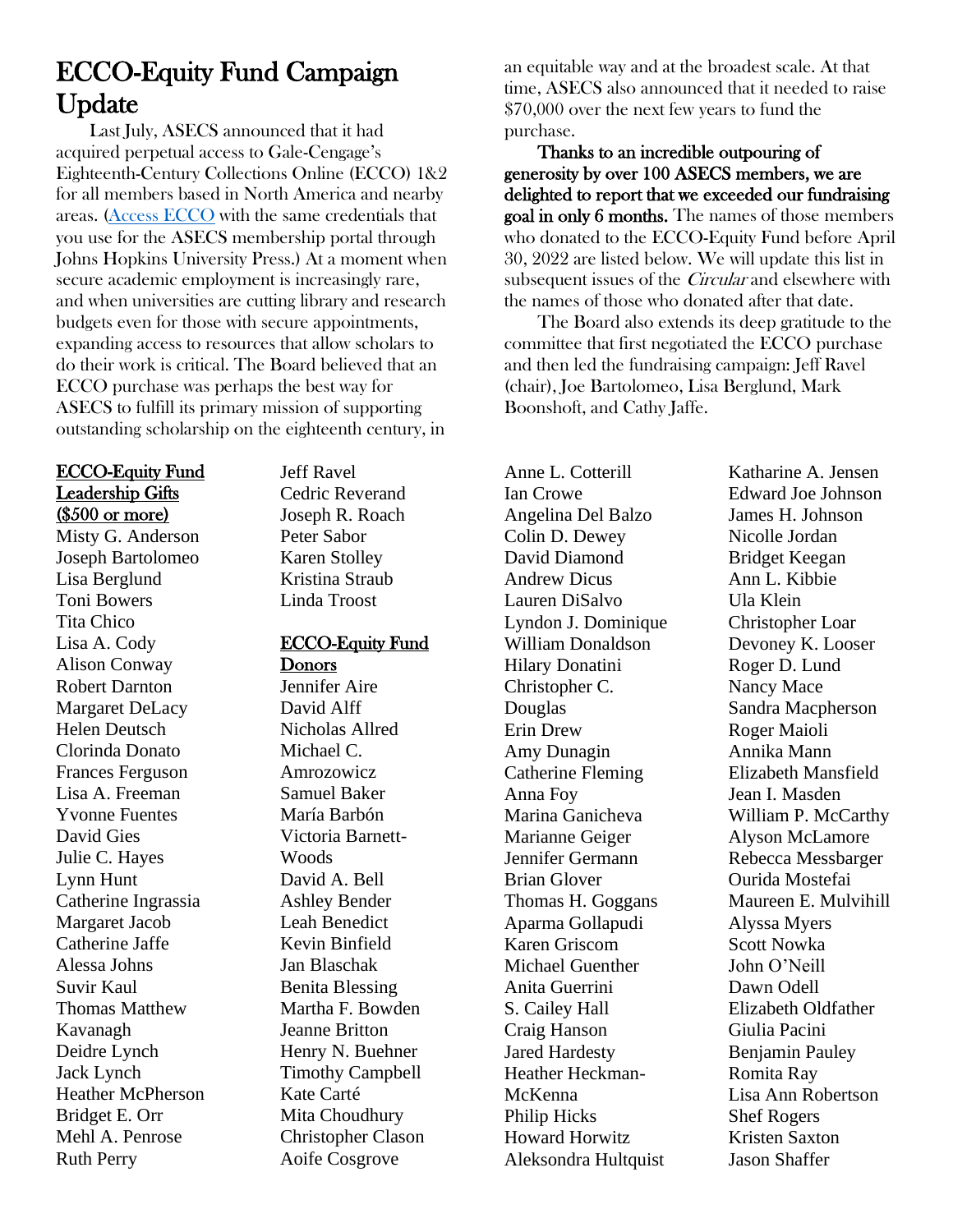Stuart Sherman Eleanor Shevlin Stacey Sloboda Stacey Sloboda Sharon Smith

Emily D. Spunaugle Judith Stuchiner Madeline Sutherland-Meier Kelly Swartz

Elizabeth Tasker Davis Leah Thomas Helen Thompson Valentina Tikoff

Adrienne Ward Ingrid Wood

### ASECS FY23 Budget Report Joseph Bartolommeo, ASECS Treasurer; Mark Boonshoft, ASECS Executive Director

This report outlines the ASECS budget as approved by the Executive Board for Fiscal Year 2023. It does not include expenses related to the purchase of perpetual access to ECCO because this year's fundraising campaign raised sufficient funds to pay to Gale what the Society owes.

The headline is that ASECS projects a \$52,000 deficit for this coming year. (See the charts below for a breakdown of projected income and expenses.) A deficit of this size is something of an aberration. ASECS expects to pay a much-larger-than-normal amount in joint-library fellowship stipends and travel awards. This is because many winners of these awards, dating back to 2019, have delayed their research due to the ongoing pandemic. That also means that ASECS has spent significantly less than anticipated on these programs since FY20 and can cover the added expenses with money saved in past years.

But in other ways, the deficit is structural and a cause for concern. First, ASECS's revenue streams are insufficient to cover the Society's operating expenses. We therefore depend on drawing about \$50,000 from the Society's unrestricted investment accounts (a 5% draw) to make up for that revenue shortfall. Any volatility in the stock market (as we're seeing now) and, in turn, our investment accounts, can affect the Society's basic operations.

The second cause for concern is the Annual Meeting. ASECS has always aimed not to draw a profit, but simply to break even on the Annual Meeting. Usually, the Society has succeeded. But costs are rising rapidly. Direct Annual Meeting expenses in 2022 were nearly \$140,000. That marks a 7% increase over the last in-person meeting, in 2019, even though there were at least 100 fewer attendees this year (food and beverage costs go up proportionally with attendance). Rising food and beverage costs are partly to blame; for example, coffee in Baltimore cost \$8.66 per 8oz. cup, with all fees included. But the main culprit is the runaway costs to rent and set up audio-visual equipment. Even with discounts built into our hotel contract, A/V costs were around \$43,000 for the 2022 Annual Meeting, an increase of more than 50% over 2019. And despite that expense, one of the more common complaints in the meeting exit survey, understandably, was that the A/V setup in breakout rooms was inadequate. Meanwhile, receipts were down. ASECS took in just over \$107,000 in registration fees and meal ticket sales in 2022, a decline of 12% from 2019. Likewise, ASECS filled 88% of its contracted room block in the Baltimore hotel, as compared with 110% in Denver in 2019. Had our "pickup" rate dropped below 80%, we would have been in attrition, paying some \$3,000 for each percentage point we fell below that mark.

Against these headwinds, ASECS happily managed almost to break even on the 2022 Annual Meeting, losing only around \$1,000. We made out this well largely due to generous sponsorships from Gale-Cengage and Johns Hopkins University Press, and better-than-normal sales of advertisements and exhibit space. ASECS cannot count on such robust partnerships every year.

Accounting for all these factors, the Board has budgeted for a \$20,000 loss on the 2023 Annual Meeting in St. Louis. There is no reason to believe that expenses will come back down. And while some of this year's decline in attendance and hotel "pickup" was directly due to Covid, we anticipate that decreasing travel budgets and so forth will last into the future. So, as of now, we project at least the same potential loss for 2024 in Toronto and 2026 in Philadelphia, which are both more expensive destinations.

#### Budget Breakdown:

FY23 Projected Income: \$470,500 FY23 Projected Expenses: \$522,500 FY23 Projected Net Revenue: (\$52,000)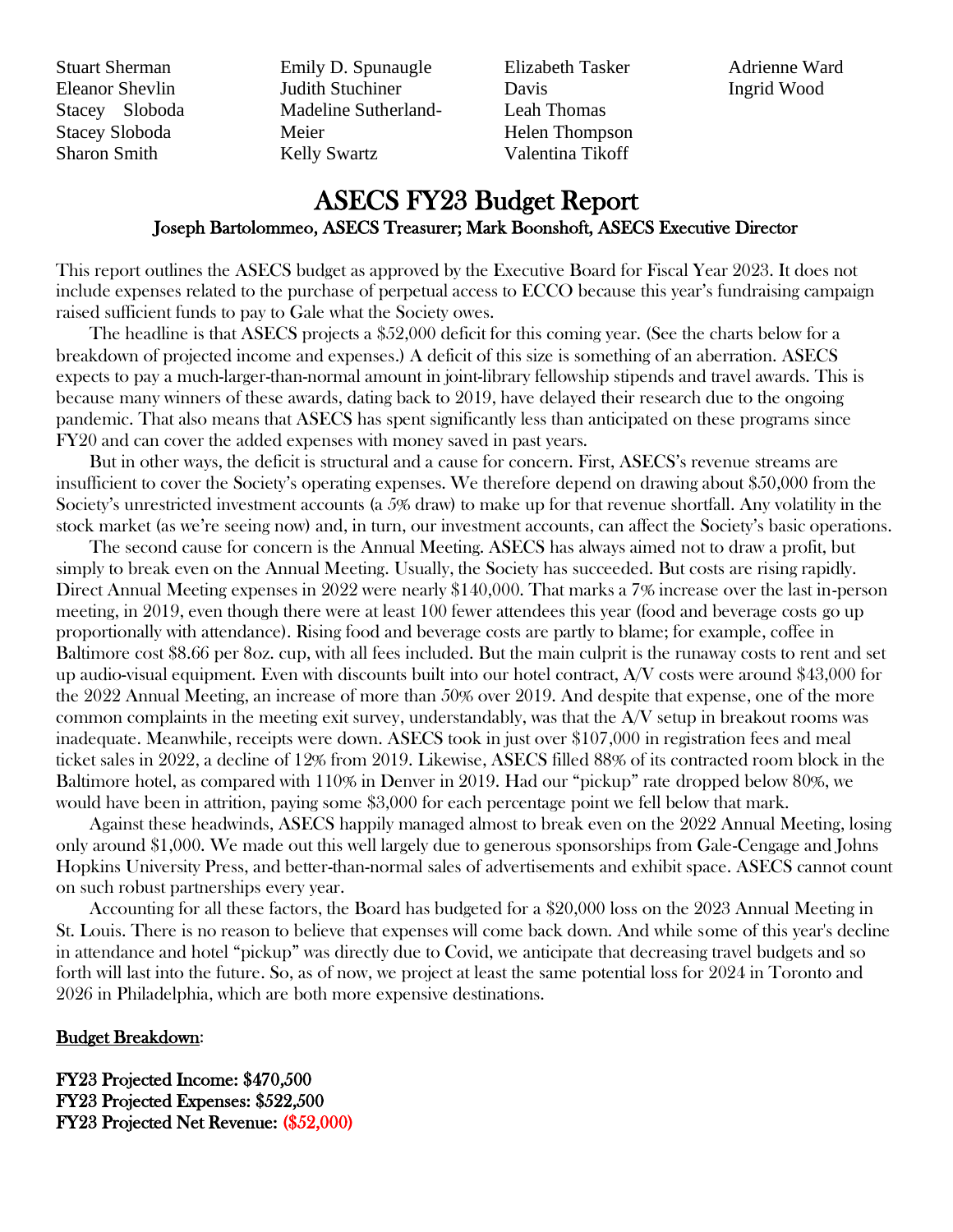

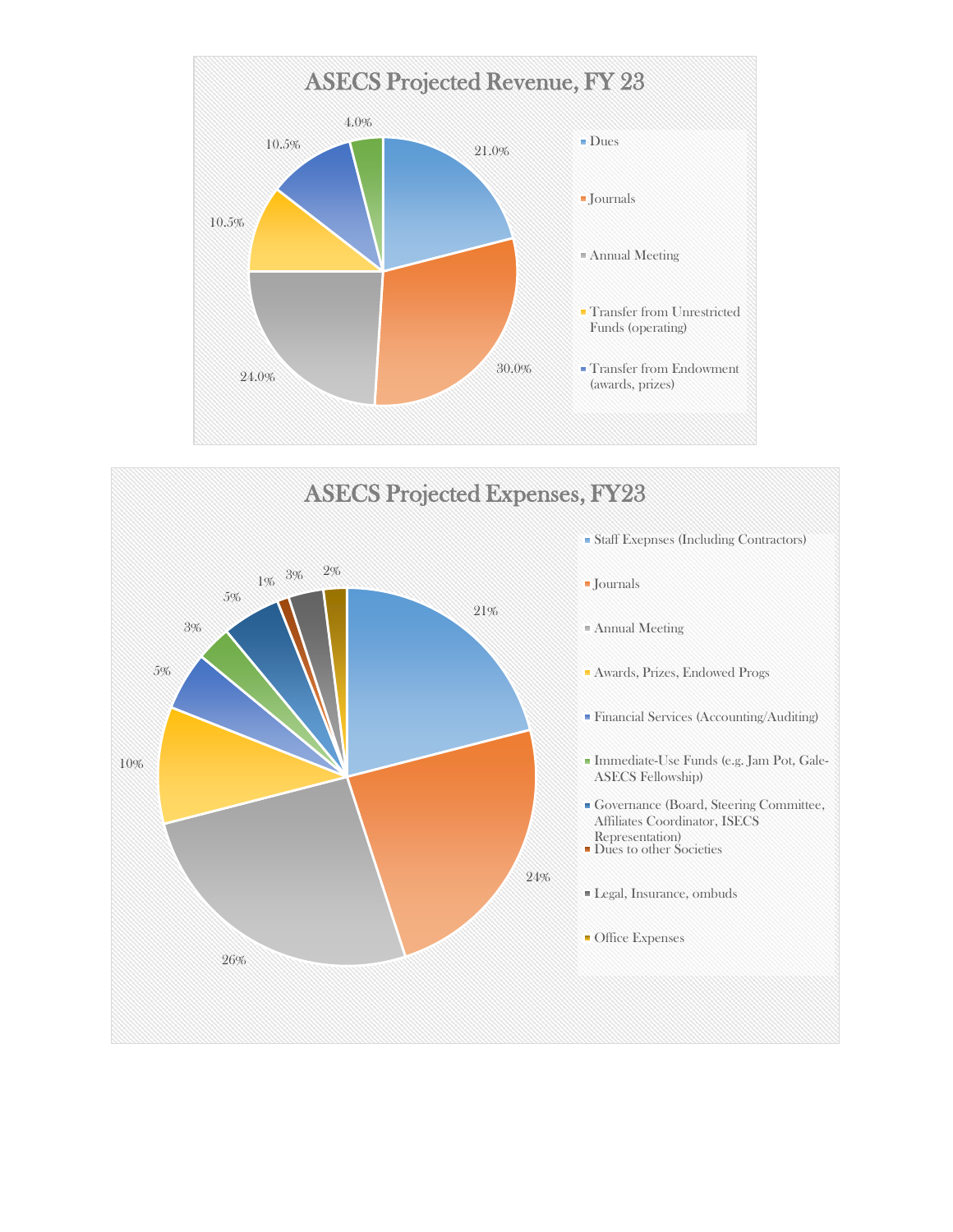### UPCOMING DATES FOR 2023 ANNUAL MEETING

June 21: Extended Deadline for Session Proposals. Details are available at: [https://www.asecs.org/2023-call-for-session](https://www.asecs.org/2023-call-for-session-proposals)[proposals](https://www.asecs.org/2023-call-for-session-proposals)

#### 2021-2022 Prize Winners The 2022 Louis Gottschalk Prize

The Louis Gottschalk Prize recognizes an outstanding historical or critical study on the eighteenth century. It carries an award of \$1,000

2022 Louis Gottschalk Prize Winner: José Francisco Robles, Polemics, Literature, and Knowledge in Eighteenth-Century Mexico: A New World for the Republic of Letters (Liverpool University Press)

José Francisco Robles introduces readers to the vibrant intellectual and literary culture of eighteenthcentury Mexico as configured by communities of readers radiating from the capital city to the provinces. These well-developed networks, Robles shows, faced head-on the challenges posed by expressions of European superiority, arguing in response for polycentricism as opposed to reductive notions of cosmopolitanism and cultural authority. Writers and thinkers employed a variety of compelling strategies to define Mexico as an important node in a polycentric Enlightened world- from the exploration of its rich and vital pre-Colombian past to its engagement with the major ideas emerging from Europe. Bringing a wealth of research as well as deep cultural knowledge to this project, Robles also explicates the ways in which networks of knowledge vie with traditional forms of knowing in eighteenth-century Mexico, examining the various means by which new ideas permeated and transformed scholasticism, often in conversation rather than in heated debate. Robles's vividly presented and meaningfully analyzed literary landscape expands the eighteenth-century Republic of Letters beyond Europe, providing a sweeping introduction to a wide range of texts, authors, and issues from eighteenth-century Mexico and bringing

the Hispanic eighteenth century more broadly into dialogue with all of us.

2022 Louis Gottschalk Prize Honorable Mention: James Mulholland, *Before the Raj: Writing* Early Anglophone India (Johns Hopkins University Press)

James Mulholland's engagingly written, thoroughly researched study of Anglo-Indian literature from 1770-1820 provides a fresh look at how the infrastructure of the East India Company and the politics of empire produced a unique hybrid literary culture emerging from translocal regionalism. Focusing on means of production as well as content, Mulholland considers diverse texts to extract and assess the values of this colonial culture from its inception. The study's conceptual richness is evident in the ways it both transforms our reading of eighteenth-century Anglo-Indian culture and introduces methodology that can be usefully applied to other historical moments and bodies of work.

#### The 2022 Srinivas Aravamudan Prize

The Srinivas Aravamudan Prize goes to the author of an article published in the previous year that pushes the boundaries, geographical and conceptual, of eighteenth-century studies, especially by using a transnational, comparative, or cosmopolitan approach. It carries an award of \$250.

2022 Srinivas Aravamudan Prize Winner: Kerry Sinanan, "Lost Mothers in the Caribbean Plantation and Black Maternal and Infant Mortality," Caribbean Literature in Transition. Volume 1. 1800-1920. Eds. Evelyn O'Callaghan and Tim Watson. Cambridge: Cambridge University Press, 2020: 390-406.

Kerry Sinanan's "Lost Mothers in the Caribbean Plantation and Black Maternal and Infant Mortality" is an effective and emotionally moving examination of the role of enslaved mothers and children in the language and aesthetics of the picturesque. Sinanan scrutinizes images of the Caribbean plantation by white slave owners to teach readers about the complexities of our current social constructs about race. Placing past assumptions about enslaved mothers alongside current attitudes to Black motherhood, this article reminds us of how deeply rooted prejudices are in historical injustice. Shifting fluidly from visual analysis to contemporary relevance, Sinanan makes a persuasive case for the urgency of close reading and for speaking with nuance about print and visual culture. These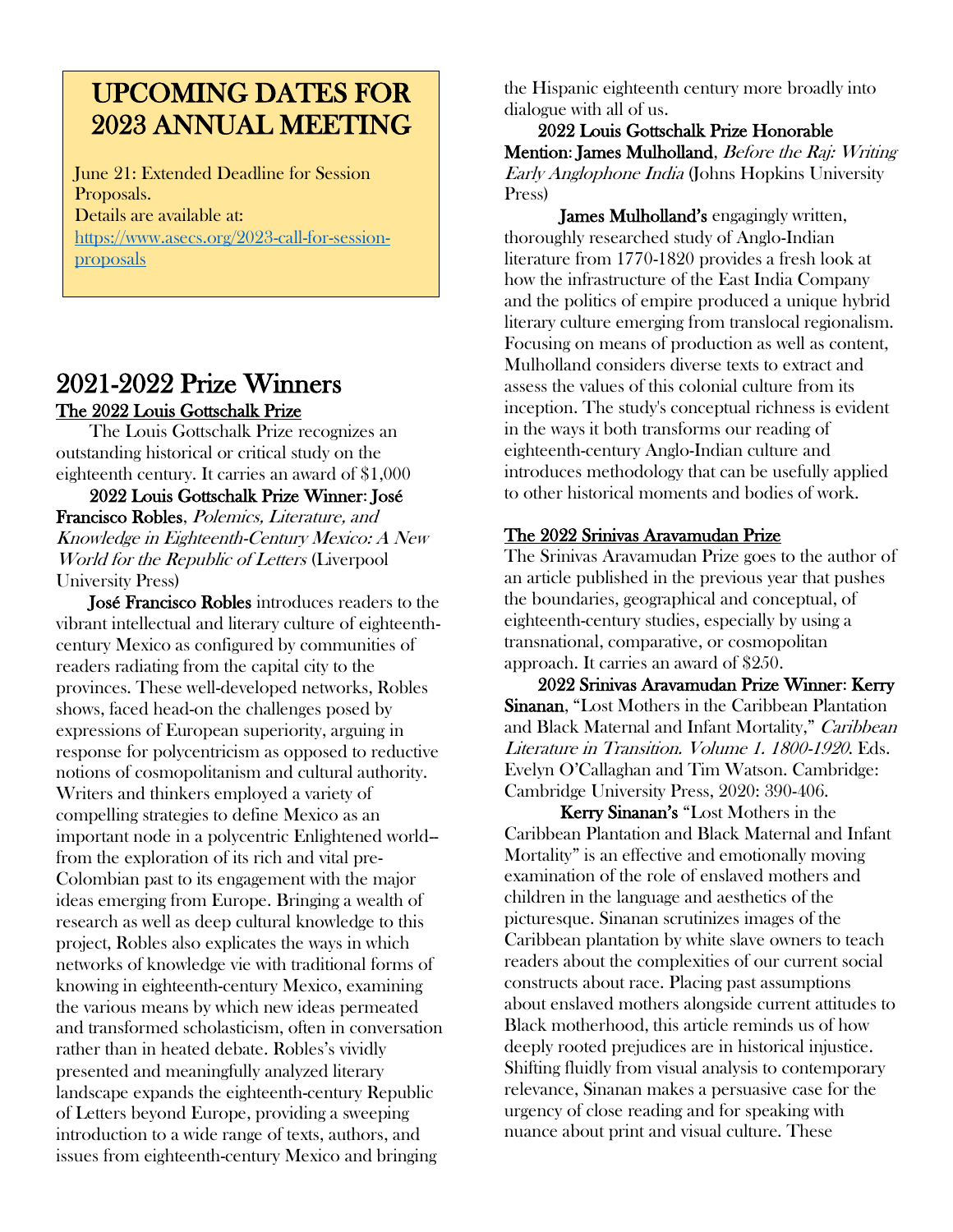techniques, she shows, have a role to play in revealing the continuing artistic legacies of slavery.

2022 Srinivas Aravamudan Prize Honorable Mention: Carrie Shanafelt, "'A World of Debt': Quobna Ottobah Cugoano, The Wealth of Nations, and the End of Finance," Eighteenth-Century Studies 55.1 (Fall 2021).

Carrie Shanafelt's "'A World of Debt;: Quobna Ottobah Cugoano, The Wealth of Nations, and the End of Finance" is a forceful and persuasive account of Cugoano's critique of late eighteenthcentury economics and the Bank of England's reliance on Caribbean slavery in \*Thoughts and Sentiments on the Evil of Slavery\* (1787). The sharp, erudite analysis demonstrates an enviable command of historical economics and deftly links Cugoano's historical concerns to eighteenth-century economic theory and present-day discussions of capitalist collapse and debt. Working within a tradition of moral and philosophical debate, Shanafelt demonstrates with enormous talent and command how claims about the free market are premised on separating the abuse of labor from the sentimental commerce of mercantilism.

#### The 2022 James L. Clifford Prize

The James L. Clifford Prize recognizes an article that presents an outstanding study of some aspect of eighteenth-century culture, interesting to any eighteenth-century specialist, regardless of discipline. It carries an award of \$500.

2022 James L. Clifford Prize Winner: Alan S. Ross, University of Vienna, for "The Animal Body as Medium: Taxidermy and European Expansion, 1775-1865," Past & Present 249 (November 2020).

In a rich and wide-ranging essay, Professor Alan S. Ross applies insights from iconology, history of science, and art history to a highly original study of taxidermized animals. Demonstrating the deep entanglement of taxidermy with European allegorical traditions and colonial ventures, Ross explores the evolution of taxidermy and the ways it mirrored global interactions and interconnections. He shows how the taxidermic preservation and public display by Europeans of animals from faraway lands served as records of and justifications for imperialist expansion. Drawing on a prodigious quantity of research and using the key example of primates presented first at the London natural history cabinet of Ashton Lever and later at the Natural History Museum of Vienna, Ross provides a delightfully interdisciplinary analysis that draws in and surprises

readers. This is a brilliant and engaging article that situates taxidermy as a fascinating starting point into new understandings of eighteenth-century culture more broadly.

2022 James L. Clifford Prize Honorable Mention: Elizabeth Ellis, "The Natchez War Revisited: Violence, Multinational Settlements, and Indigenous Diplomacy in the Lower Mississippi Valley," *William & Mary Quarterly*, 77:3 (July 2020).

After mining an extensive range of source materials drawn from history, archaeology, anthropology and elsewhere Professor Elizabeth Ellis provides an impressively fresh contextualization of the Natchez War. Helping the reader perceive this conflict from Indigenous points of view, Ellis provides a clear, persuasive, and well-written argument regarding the need to see the Natchez War more broadly and to establish a deeper Indigenous context.

#### The 2022 Innovative Course Design Competition

To encourage excellence in undergraduate teaching of the eighteenth century, the Society invites proposals for the ASECS Innovative Course Design Competition, from members in any of its constituent disciplines. Proposals should be for a new course or for a new unit within an existing course; the course should never have been taught or have been taught very recently for the first time. Three \$500 prizes are awarded.

2022 Innovative Course Design Winners: Katherine Bergevin, Ph.D. Candidate in English and Comparative Literature at Columbia University, for "Colonialism and Resistance in the Enlightenment"

Lisa Maruca, Associate Professor of English at Wayne State University, for "Mediating the Global Eighteenth-Century"

Luis Ramos, Clinical Associate Professor in Liberal Studies at New York University, for "The Politics of Enlightenment in Southern Europe and its Atlantic Colonies"

#### 2022 Graduate and Early Career Caucus Mentorship Award

The ASECS Graduate and Early Career Caucus Excellence in Mentorship Award recognizes commitment to students' short- and long-term goals, effectiveness in helping students to navigate graduate school coursework and requirements, ability to guide and inspire students in the exchange of ideas,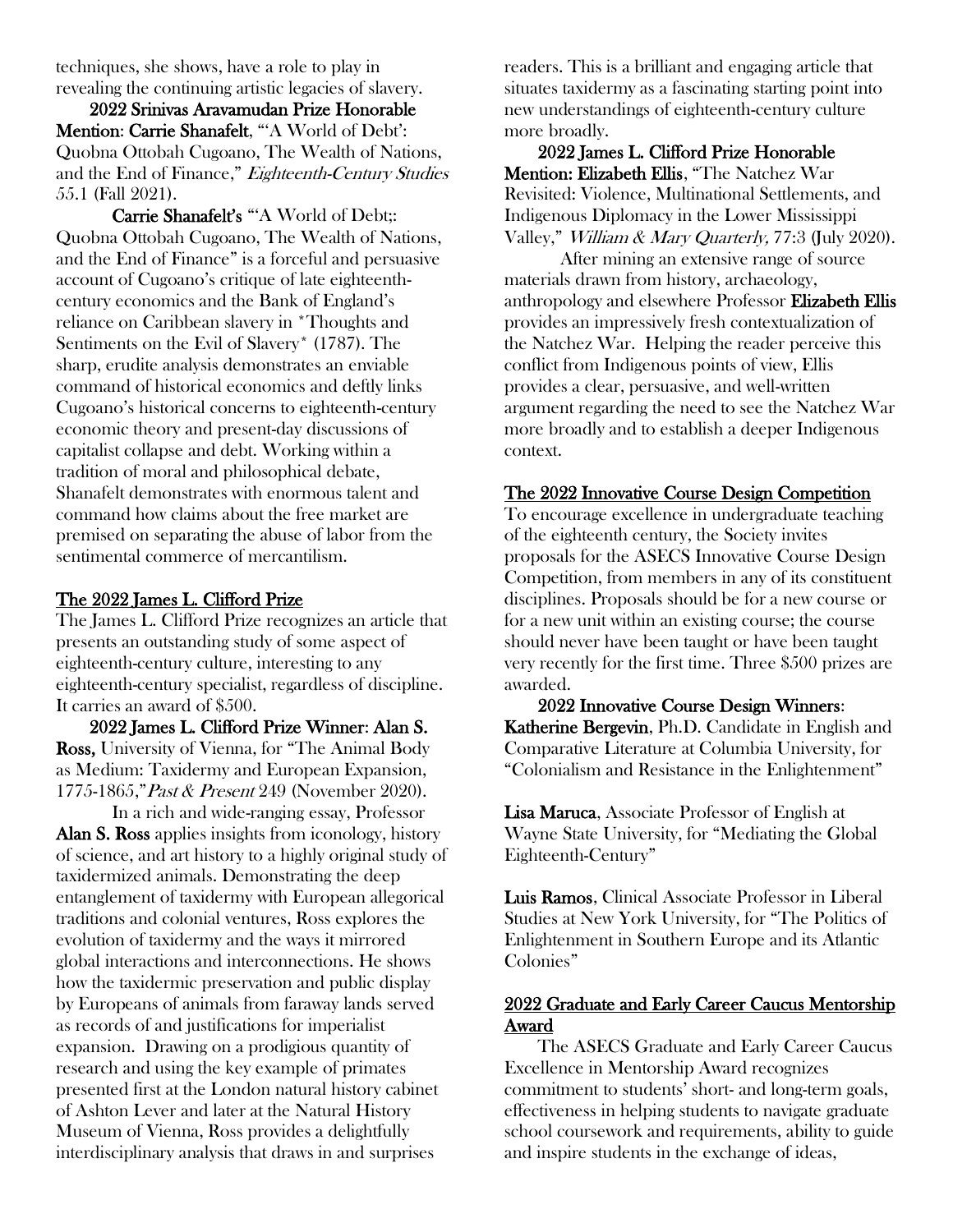research and writing; and success in seeking and securing opportunities for mentees such as conference presentations, publications, fellowships, and/or grant awards.

2022 Graduate and Early Career Caucus Mentorship Award: George Haggerty, Professor Emeritus of English at the University of California, Riverside.

The award committee and nominators had many positive things to say about Dr. Haggerty:

"Prof Haggerty has gone above and beyond to mentor students, especially those interested in queer studies and disability studies.

Too often, senior scholars of his stature retreat into their own worlds, yet Haggerty has remained generously "present" in their students' professional and personal lives, going out of his way to be share his time, knowledge, energy, and wisdom.

George is the kind of generous colleague who gives back endlessly, using his significant scholarly standing as a platform to support and extend the work of others.

Teaching is for many of us where scholarship, historical revision, intellectual inspiration, and cross- generational support come together. It is important that a scholar of George's standing makes that commitment and value visible. Here we see the full circle—a mentor who brings together scholarship and teaching in his own work and in his approach to students, new PhDs developing their professional practice, and more established rising scholars."

#### 2022 Graduate Student Research Essay Prize

To support the pioneering research contributions of the next generation of scholars of eighteenth-century studies, this prize recognizes an outstanding research essay of 15-30 pages that has not been previously published.

2022 Winner: Lesley Thulin, UCLA, "Priscilla Pointon's 'Artful Strain': Disability and the Poetics of the Gimmick"

The 2022 Graduate Student Research Essay Prize has been awarded to Lesley Thulin, University of California, Los Angeles, for "Priscilla Pointon's 'Artful Strain': Disability and the Poetics of the Gimmick." This essay analyzes the intersection of the eye-rhyme, the enigma, and the gimmick in the verses of the blind poet Priscilla Pointon. By framing her close reading in the context of the eighteenthcentury English blind community, Thulin argues

convincingly how these poetic devices work to establish Pointon's poetic authority in a society that privileges sight. This well-documented and lucid research secures Pointon's place in eighteenthcentury English poetry studies and enriches its dialogue with disability studies.

#### 2022 Graduate Student Conference Paper Prize

The ASECS Executive Board offers a prize of \$200 for the best paper presented by a graduate student at the ASECS Annual Meeting.

2022 Graduate Student Conference Paper Prize Winner: Helena Yoo Roth, Ph.D. Candidate in history at the CUNY Graduate Center, for "The Many Deaths of George II and Colonial Time Consciousness."

The Graduate Student Prize Committee has conferred the Graduate Student Conference Paper Prize to **Helena Yoo Roth** for her paper "The Many" Deaths of George II and Colonial Time Consciousness." Yoo Roth examines the role of what she terms "colonial time-consciousness" played in the events that brought about the independence of the thirteen North American colonies from the British Empire. This well-written and precisely documented paper explores transatlantic communication in the eighteenth century and establishes a place for our field in the growing field of Time Studies.

2022 Graduate Student Conference Paper Prize Honorable Mention: Emily Beeber, University of Delaware, for "'Rubens Peale with a Geranium': Botanical Science and Slavery in the Early Republic."

The Graduate Student Prize Committee also recognized Emily Beeber's paper "Rubens Peale with a Geranium: Botanical Science and Slavery in the Early Republic" with an Honorable Mention. In her study of Rembrandt Peale's portrait of his brother Rubens with a potted geranium, Beeber enriches scholarship on this work by focusing on the plant as a visual representation of the intersection of the global exchange of plant matter with the history of enslavement in the context of the late eighteenth century.

#### ASECS Women's Caucus Emilie du Châtelet Prize

The Émilie Du Châtelet Award is an annual prize of \$500 made by the ASECS Women's Caucus to support research in progress by an independent or adjunct scholar on a feminist or Women's Studies subject.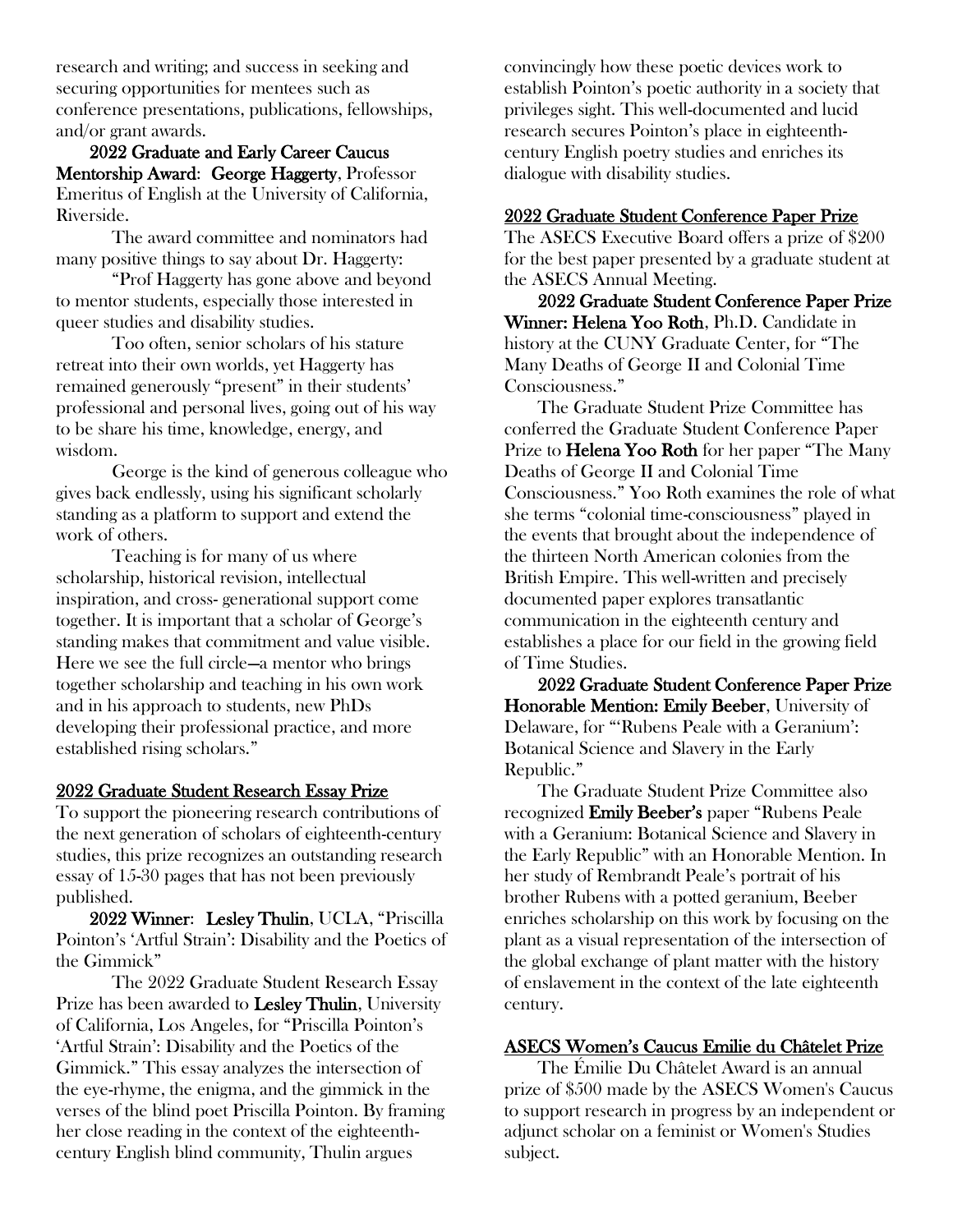#### 2022 Emilie du Châtelet Prize Winner: Kimary

Fick, Oregon State University, for "'Gedanken über die Musick': Duchess Anna Amalia (1739-1807) as Enlightened Musikkennerin."

Dr. Fick's project examines concepts of taste and culture in relation to ideologies of the Enlightenment and the female connoisseur. Bringing to light the personal writings of Duchess Anna Amalia of Weimar, a figure who is usually overshadowed by the male writers and thinkers of her circle, will serve to expand our understanding of the gendered aspects of culture during this complex period. Dr. Fick analyzes for the first time Anna Amalia's personal papers, musical notebooks, and musical compositions, thereby investigating the female musical connoisseur as well as notions of ideal womanhood and female identity in this period. The Châtelet prize is happy to support this project which sits at the intersection of music studies, cultural and literary history, and the Enlightenment more generally.

#### 2022 ASECS Travel Awards and Fellowships The Paula Backscheider Archival Fellowship

supports researchers whose projects necessitate work in archives, repositories, and special collections (public and private) in foreign countries and/or in the United States.

2022 Winner: Michele Pflug, Ph.D. Candidate in history at the University of Oregaon, for "''In Pursuit of her Butterflies': Gender, Madness, and Science in the English Countryside, 1690-1715."

#### The Gwin J. and Ruth Kolb Research Travel

Fellowship supports younger eighteenth-century scholars to travel to distant collections in North America and abroad.

2022 Winner: Julia Pohlman, post-graduate researcher in history at the University of Aberdeen, for "Facing the Other Within - Tolerating Differences in Eighteenth Century British Jewish Urban Spaces."

#### The Richard H. Popkin Research Travel Fellowship

supports scholars to travel to collections in North America and abroad.

2022 Winner: Mark Lentz, Associate Profess or History at Utah Valley University, for "Between Words: Interpreters of Colonial Yucatan, 1519- 1844."

#### ASECS Huntington Library Short-term Fellowship is

for postdoctoral scholars or PhD candidates who reside outside the Los Angeles metro area and wish to use The Huntington's collections to study the period 1660–1815.

2022 Winner: Helena Yoo Roth, Ph.D. Candidate in history at the CUNY Graduate Center, for "American Timelines: Imperial Communications, Colonial Time-Consciousness, and the Coming of the American Revolution."

#### 2022 Traveling Jam Pot

The Traveling Jam Pot is replenished annually by the generous contributions of ASECS members and supports participation in the Annual Meeting by ABDs and PhDs within a year of receipt of the doctoral degree.

2022 Awardees: Laura Golobish June Oh Isabella Rosner Ankita Srivastava

#### 2022 Non-Tenure-Track Faculty Fund

The Non-Tenure Track Faculty (NTTF) Fund provides travel assistance to non-tenure track faculty presenting their research at the Annual Meeting

2022 Awardees: Elizbeth Browne Pichaya "Mint" Damrongpiwat Vincent Pham Joanna Raisbeck Rebecca Squires

### Graduate and Early Career Caucus News

We have many exciting new developments in the Graduate and Early Career Caucus (GECC)! At this past annual meeting in Baltimore, the GECC was honored to host three panels and a coffee hour. All four events were well attended and enabled us to connect as a caucus in ways we have not been able to for several years due to 2020's cancelled meeting and 2021's online format. The GECC was also honored to present the ASECS Mentorship Award to Professor George Haggerty, to whom we are very thankful for his mentorship, service, and support of graduate students and early career scholars. We look forward to seeing everyone again and meeting even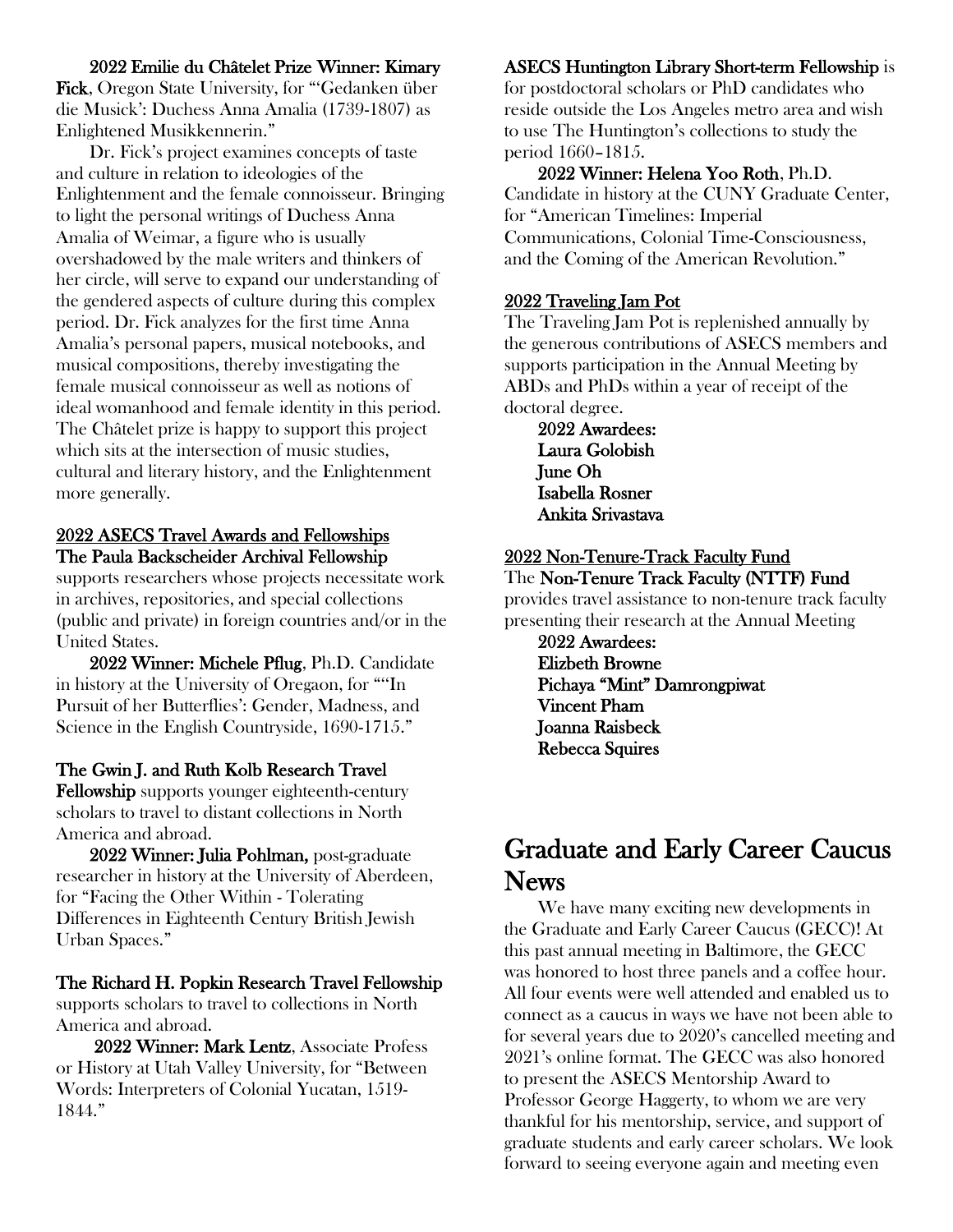more first-time ASECS-ers at next year's meeting in St. Louis!

As for our leadership, last year's Co-Chair Dylan Lewis is moving up to the Chair position and Allison Gibeily will be joining on as Co-Chair for 22-23. The outgoing chair, Ziona Kocher, would like to thank Dylan, Mark Boonshoft, and the members of GECC for a fantastic year filled with many changes and a greater presence within ASECS. Ziona's brilliance, care, and leadership will be missed!

We also have two members of the caucus joining leadership as Early Career Advisors: Sarabeth Grant and Nevena Martinović. This will be our first year piloting this new position and we are excited to have Sarabeth and Nevena join us in representing ASECS's graduate student and early-career scholar constituency. You can read more about our new leadership here:

#### [https://asecsgradcaucus.wordpress.com/2022/04/26/c](https://asecsgradcaucus.wordpress.com/2022/04/26/changing-of-the-guard-new-gecc-leadership) [hanging-of-the-guard-new-gecc-leadership](https://asecsgradcaucus.wordpress.com/2022/04/26/changing-of-the-guard-new-gecc-leadership)

Over the course of the 2021-2022 academic year, the GECC featured two interviews with early career scholars on our website, [https://asecsgradcaucus.wordpress.com.](https://asecsgradcaucus.wordpress.com/) For the

upcoming academic year, we would like to interview additional graduate students and early career scholars to promote your accomplishments and your scholarship! We would also like to have guest blog posts on members' research projects, fun archival finds, grad school tips and tricks, or anything else! If you would like to be featured or contribute a guest blog post, please email [asecs.gradcaucus@gmail.com](mailto:asecs.gradcaucus@gmail.com) or message us on Twitter (@asecsgrad); we look forward to hearing from you! Additionally, we have exciting news regarding a GECC town hall, a caucus writing group, and changes to our membership/listserv that we will be announcing shortly.

# Eighteenth-Century Studies CFP: Special Issue on Infrastructure

**Guest Editors: David Alff** (University at Buffalo) **Jo Guldi** (Southern Methodist University)

In recent years, growing numbers of humanists and social scientists have asked how societies provision basic amenities like potable water, waste disposal, rapid transit, and telecommunications. The resulting field of infrastructure studies extends critical attention to the environments we manufacture to gratify material need on a mass scale. Our special issue will consider what eighteenth-century studies brings to a multidisciplinary conversation that usually restricts its focus to the present. Though the word "infrastructure" did not enter English until the 1900s, the long eighteenth century witnessed the rise, decay, and repurposing of formative public works, including France's Canal du Midi, Holland's polder reclamations, the British turnpike system, Qing China's Canton factory ports, and the indigenous traces that followed ridgelines throughout the Americas, among countless other technopolitical endeavors engineered to produce economic advantage and uphold collective life. We solicit essays from scholars trained in history, literary studies, art history, theology, political theory, philosophy, musicology, and any other discipline that can shed light on the *avant la lettre* life of eighteenth-century infrastructure. We ask that submissions contain some discussion of how specific eighteenth-century innovations in government and technology represent a departure from earlier forms of organization, as well as ponder the implications of investigating public works of the 1600, 1700, and 1800s for twenty-first century students, activists, policymakers, artists, and writers.

The journal welcomes new research in papers of 7,500–9,000 words by January 31, 2023. Please submit to [\(ec.studies@ubc.ca\)](mailto:ec.studies@ubc.ca) and feel free to contact special issue editors, David Alff [\(dalff@buffalo.edu](mailto:dalff@buffalo.edu) ) and Jo Guldi [\(joguldi@gmail.com\)](mailto:joguldi@gmail.com) or journal editor, Ramesh Mallipeddi [\(ramesh.mallipeddi@ubc.ca\)](mailto:ramesh.mallipeddi@ubc.ca) about your ideas for this issue.

A detailed list of submission guidelines can be found on the journal's website:

[https://www.press.jhu.edu/journals/eighteenth](https://www.press.jhu.edu/journals/eighteenth-century-studies)[century-studies](https://www.press.jhu.edu/journals/eighteenth-century-studies)

### Kathleen Lubey Appointed Book Review Editor of ECS

The Executive Board is pleased to announce that the next Book Review Editor of *Eighteenth-Century Studies* will be Kathleen Lubey, Professor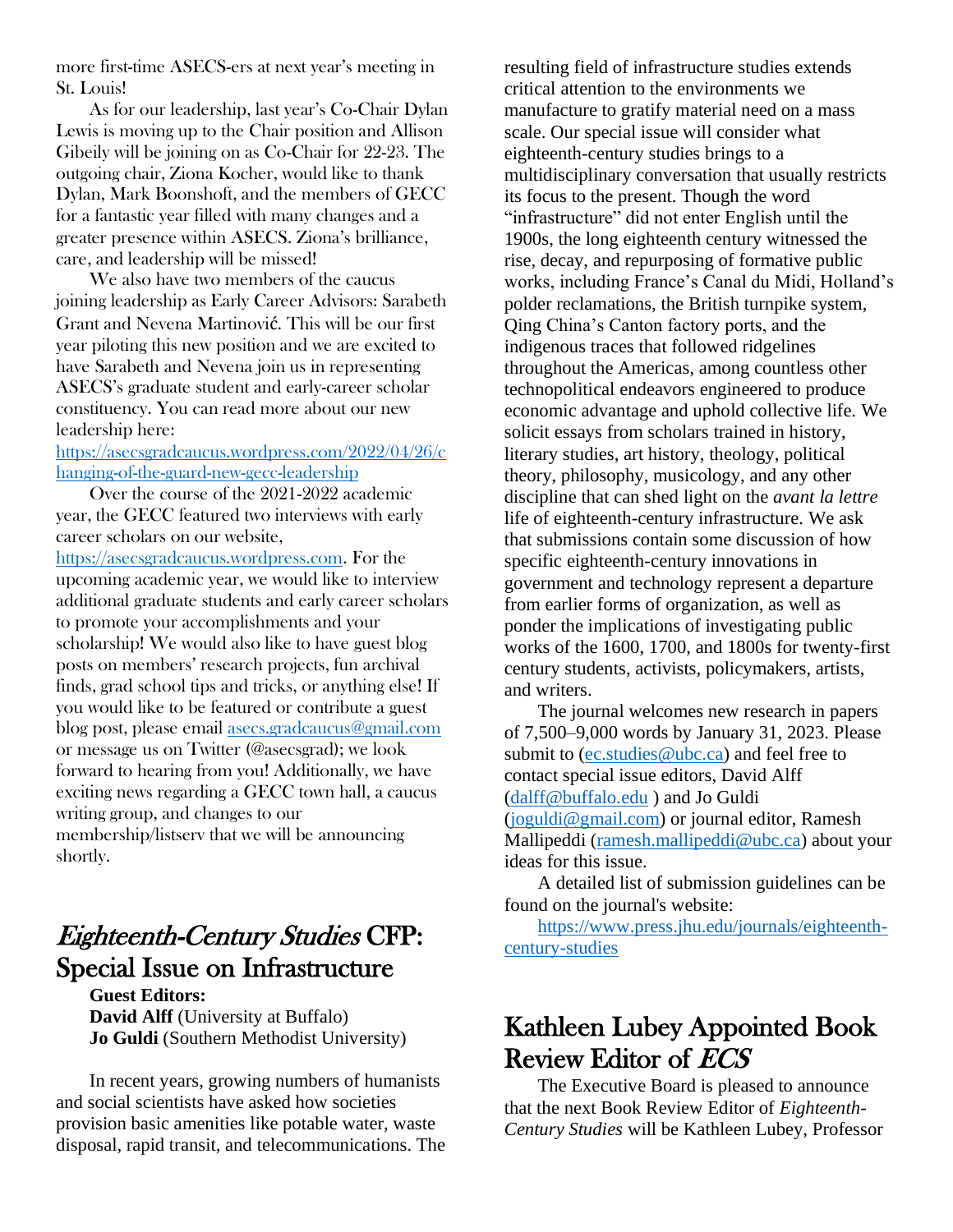of English at St. John's University, New York. Her three-year appointment will begin in July 2022.

A prolific and widely recognized scholar of sexuality and gender studies, feminist theory, and the history of pornography, Prof. Lubey was promoted to Full Professor in 2020. She is the author of *What Pornography Knows: Sex and Social Protest Since the Eighteenth Century*  (Stanford 2022) and *Excitable Imaginations: Eroticism and Reading in Britain, 1660-1760* (Bucknell 2012). Her publications also include a recent co-edited special issue of *The Eighteenth Century: Theory and Interpretation* on the "The Novel as Theory" and articles in *ELH*, *Eighteenth-Century Fiction*, *differences*, *Eighteenth-Century Studies*, *Studies in Eighteenth-Century Culture*, *Studies in Romanticism*, and *Tulsa Studies in Women's Literature*. She has been awarded research fellowships by the Walpole, Beinecke, and Chawton House Libraries.

The Officers and Executive Board of ASECS wish to thank Professor Jennifer Thorn of Saint Anslem College for her outstanding service as Book Review Editor of *Eighteenth-Century Studies*.

### CALL FOR PAPERS Studies in Eighteenth-Century Culture, Volume 53

Studies in Eighteenth-Century Culture is an interdisciplinary peer-reviewed journal published annually for the American Society for Eighteenth-Century Studies (ASECS) by the Johns Hopkins University Press. SECC publishes revised versions of papers and roundtable remarks presented in any public venue in the previous two years by a member of ASECS or of a learned society affiliated with ASECS or ISECS. This includes papers that were scheduled to have been given at conferences or other public events that were cancelled because of the COVID-19 pandemic. It also includes papers given at virtual conferences and in other online events. Digitized as part of Project Muse, SECC is a membership benefit of Patrons and Sponsoring Members of ASECS and is offered to all members at a discount.

For our next volume, Volume 53, the editors invite provocative and rigorous essays that chart out new directions for research on the cultures of the long eighteenth century, including contributions to

history, literary history, the history of visual art, theatre and performance studies, musicology, material culture studies, gender and sexuality studies, and the studies of race, indigeneity, and empire. Essays from under-represented areas of inquiry are particularly welcome.

The editors are committed to publishing not only individual essays, but also one or more "clusters" of contributions that stem from the same panel or roundtable (or, in the case of double or triple sessions on a shared topic, the same series of panels or roundtables). If you are a session chair interested in pursuing this option, please contact the editors soon after your conference or other public event has concluded (or been cancelled) in order to confirm that your cluster is of an appropriate scope and to determine the best length for the individual contributions.

Guidelines for Submission to Volume 53: Revised versions of papers and roundtable remarks presented in any public venue (or scheduled to be presented at an event that was cancelled because of the pandemic) by a member of ASECS or of a learned society affiliated with ASECS or ISECS between JULY 1, 2020 and JUNE 30, 2022 are eligible for consideration. Single essay submissions should be between 5,000 and 10,000 words in length, including notes, although we will consider substantively revised contributions of other lengths. Submissions are normally in English and should follow the 17th edition of *The Chicago Manual of* Style. Submissions will be evaluated through blind peer review. Authors are therefore asked to avoid identifying themselves, and references to one's own scholarship should be made in the third person. We cannot consider papers already submitted to other journals. The deadline for submission is AUGUST 15, 2022. Please send all inquiries and submissions to David Brewer <br/>brewer.126@osu.edu> and Crystal Lake [<lake.crystal@gmail.com>](mailto:lake.crystal@gmail.com).

### 2021–2022 Travel Fellowships: Reports from the Road

Dr Rachael Scally, Daiches-Manning Memorial Fellow in 18th-Century Scottish Studies, IASH, University of Edinburgh

Project: "The Early Years of the Edinburgh Royal Infirmary and the University of Edinburgh Medical School: Philanthropy, Medicine and Slavery in Eighteenth-Century Scotland"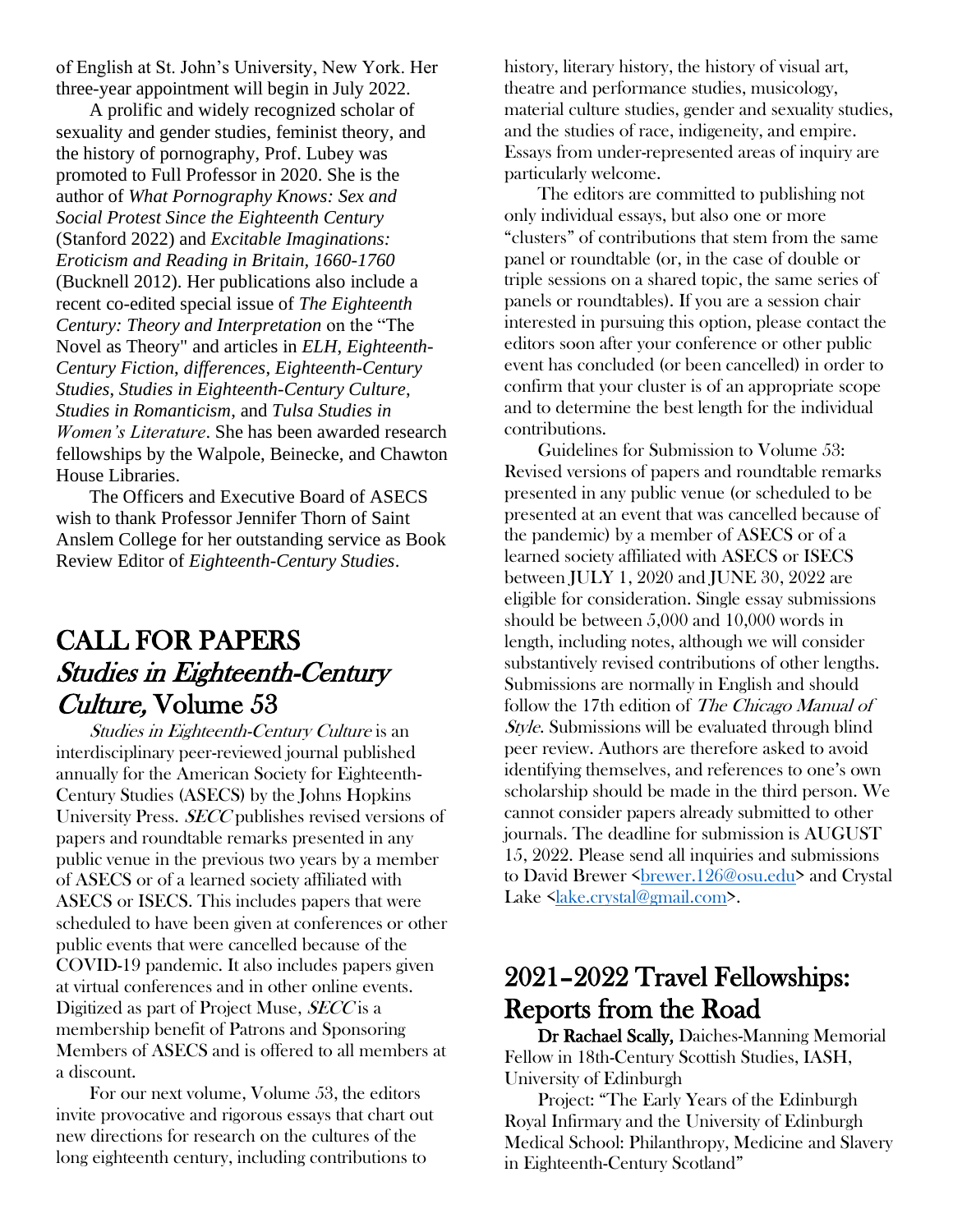I want to thank the Institute for Advanced Studies in the Humanities at the University of Edinburgh for giving me this incredible opportunity and for inviting me to be part of its ground-breaking three year Project on Decoloniality. In times when issues such as racism, climate change and recent attempts to rebuild the Russian empire predominate, this project is timely and grapples with some of the most important questions of our time, questions of a truly global nature. I would like to extend my sincere gratitude to the American Society for Eighteenth-Century Studies, the Eighteenth-Century Scottish Studies Society and to everyone who helped to turn the idea of this project into a reality. I want to thank you for your generosity and support-- without your sponsorship my work would not have been possible. My time as Daiches-Manning Fellow in eighteenthcentury Scottish studies was an unforgettable experience and I was truly blessed to be able to work at IASH, at the heart of the beautiful and historic University of Edinburgh. It was amazing to meet Pauline, Steve, Ben and all the fellows, who made me feel so welcome and whose conversations and company I enjoyed and benefited greatly from during my time in Edinburgh.

My project examined the early years of the Edinburgh Royal Infirmary and the University of Edinburgh Medical School and their entanglements with slavery. As historians such as Stephen Mullen and Michael Morris have argued, Scotland (like Ireland and England) has been guilty of ignoring its past; of ignoring its participation in slavery, violence and an empire in which all men were far from free or equal, preferring instead to remember its role in the abolition of the slave trade and the golden age of the Scottish Enlightenment. For many years, Scotland's involvement in slavery was either marginalized or simply seen as something that happened elsewhere, well beyond Scottish shores, in the cotton fields of the South or the sugar plantations of the Caribbean.

However, Scotland has a long and lucrative relationship with slavery. As Mark Duffill has documented that 27 'triangular trade' voyages departed from the Scottish ports of Glasgow, Greenock, Montrose and Leith between 1706 and 1766. The Scots were also heavily involved in the traffic of enslaved African people from English ports and as owners of enslaved people in the British Caribbean. It is estimated that around a fifth of all ship's captains and as high as 38% of ships surgeons were Scottish. Furthermore, it is thought that just

under a third of the slave plantations in the Caribbean were Scottish owned.

Thanks to recent scholarship we now understand how the buying and selling of slaveproduced products such as sugar, coffee, tobacco and linen transformed the wealth of cities such as Glasgow and Dundee. Yet we still know relatively little about Edinburgh's own distinctive relationship with slavery. As Lisa Williams, Director of the Edinburgh Caribbean Association, points out on her walking tours of the city, people walk through the streets of Edinburgh marvelling at the splendour of its architecture, its grand buildings, streets and statues, unaware that the Athens of the North and the beating heart of what was the Scottish Enlightenment, is intimately connected with slavery. Similarly, on the academic front, the University of Edinburgh, remains silent and exceptional among Scotland's older universities by not following the example set by the universities of Glasgow, St Andrews, Aberdeen and Dundee in establishing a postdoctoral research position to investigate its colonial legacies to slavery.

My work investigated the Edinburgh Medical School and its closely affiliated institution, the Edinburgh Royal Infirmary and their debts to historical slavery. It began by situated the development of the Infirmary within the wider context of Scotland's eighteenth-century medical world, focusing on the inauguration of the University of Edinburgh's Medical School and its own unquestionable relationship to transatlantic slavery. It then investigated the hidden history and sources of wealth behind the charitable donations that made the Infirmary's foundation and development possible. It looked at to what extent financial gifts and support came from individuals who derived either some, or in a few instances, most of their wealth from slavery and the trade in slave produced goods. In particular, it considered the Infirmary's network of wealthy contacts and donors in London, the British Caribbean and, to a lesser extent, the mainland American colonies. It demonstrated how the Infirmary owned enslaved people and benefitted financially from their labour and the goods they produced. While my work was unable to identify and reconstruct the lives of all the enslaved people who were 'owned' by the Infirmary, surviving archival material, although scant, did allow us to gain at least a little insight into their lives.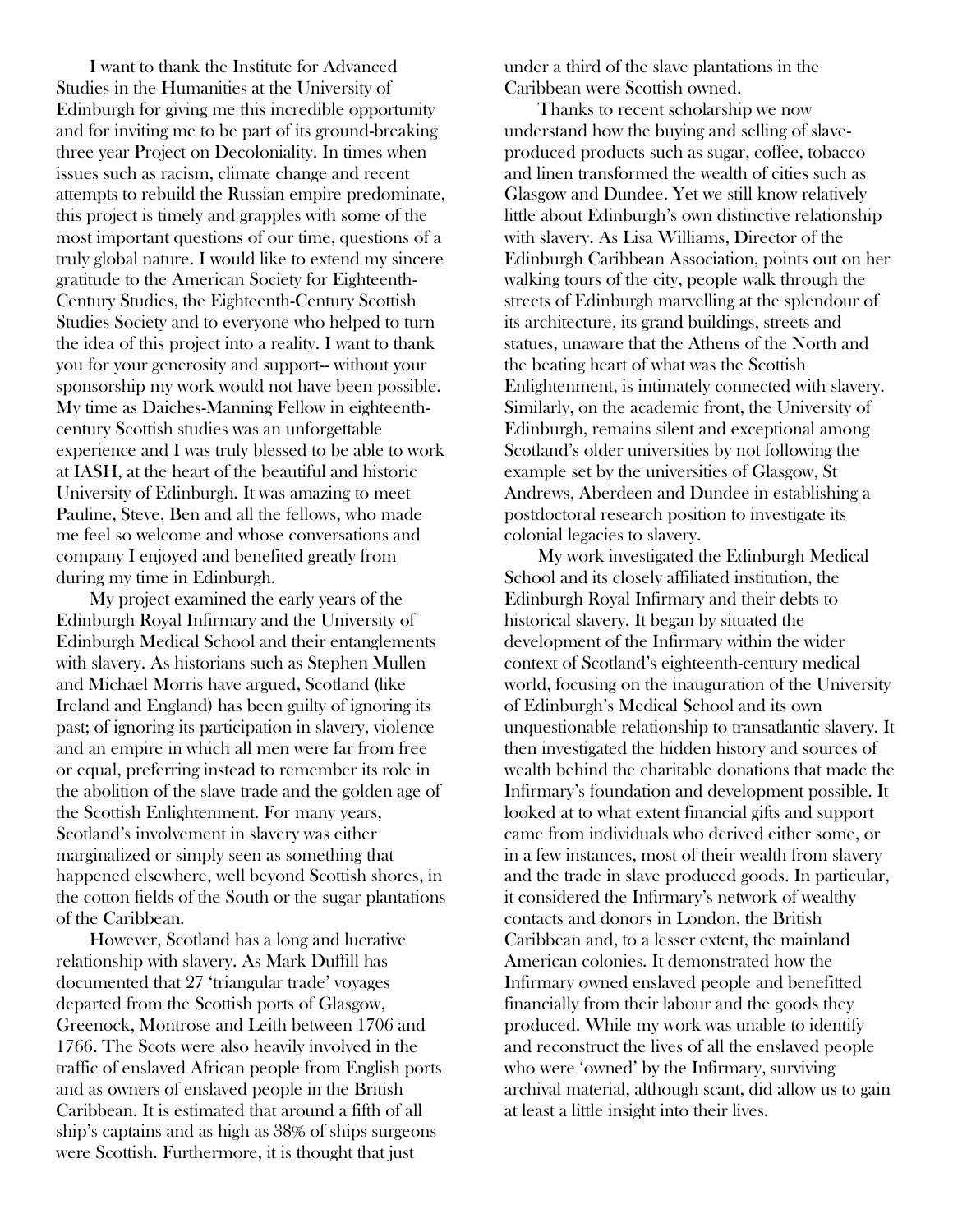## ASECS Affiliate and Regional **Societies**

Rivka Swenson, Virginia Commonwealth University Affiliate and Regional Societies Coordinator

Happy Almost-Summer, Colleagues,

It was good to see many of you in Baltimore, and I look forward to seeing some of you at conferences this summer and fall (knock on proverbial wood). In fact, I'm attending the meeting of the [Mozart Society of America](https://www.mozartsocietyofamerica.org/) & [Society for](https://www.secm.org/)  [Eighteenth-Century Music,](https://www.secm.org/) in lovely Salzburg, as we speak.

#### A Quick Look Back at the spring; some summary remarks:

This spring, the [Bibliographical Society of](https://bibsocamer.org/)  [America](https://bibsocamer.org/) held a virtual "Bibliography Week," and the [North American Kant So](http://www.northamericankantsociety.org/)ciety offered no fewer than SIX "Virtual NAKS" events online, from the timely "Kant and the Environmental Crisis" to the rather more timeless (but also timely) "Kant on Happiness and Well-Being." Meanwhile, [Southeastern American Society for Eighteenth-](http://www.seasecs.org/)[Century St](http://www.seasecs.org/)udies brought us back to the realm of face to face with a meeting in lovely Fort Myers, Florida (scenically entitled, "Oceans Rise, Empires Fall: Tidal Shifts in the Eighteenth Century"). And, of course, ASECS itself convened, in Baltimore – it was great to have so many of the affiliate and regionalaffiliate leaders in attendance, and to see the work of such diverse societies represented on panels, and to chat with many of you during our coffee hour (the Luncheon will resume next year, by which time it will feel normal again, one hopes, to sit down together once again for a regular meal).

Quick Look Forward through the end of 2022: Changes are still in the works, perhaps, but it seems that a number of in-person meetings will take place in the near future, along with some online offerings to boot.

Below is a QUICK LIST of upcoming Webinars + Annual Meetings (VIRTUAL, **HYBRID, FACE TO FACE**) for 2022. The list is organized by date, so you can easily make plans to stay connected even if you're not attending anything face to face as of yet.

(After this Quick List, please find a lengthier alphabetical list of various ANNOUNCEMENTS – society prize deadlines, publications, CFPs, prize

winners, conferences in 2022 and beyond, and so forth!)

AN ASIDE: if you're currently planning a meeting, please scan over the dates below and consider choosing dates that don't conflict with those of your colleagues, lest attendance be dampened for anyone...

QUICK LIST (*changes* and *new entries* noted) NOTE: Webinars, symposia, & such are italicized and highlighted in green, as follows: Webinar NOTE: Annual / Semi-Annual Meetings are designated like this: **VIRTUAL, HYBRID, FACE** TO FACE

#### June

30 [British Society for Eighteenth-Century Studies](https://www.bsecs.org.uk/)  "[Postgraduate and Early Career Seminar](https://www.bsecs.org.uk/conferences/postgraduate-early-career-conference/)  [Series](https://www.bsecs.org.uk/conferences/postgraduate-early-career-conference/)" **VIRTUAL** new entry

#### July

| 11-13 International Adam Smith Society |  |  |  |  |  |  |  |  |
|----------------------------------------|--|--|--|--|--|--|--|--|
| "Annual Conference" Bogota FACE TO     |  |  |  |  |  |  |  |  |
| <b>FACE</b> new entry                  |  |  |  |  |  |  |  |  |
|                                        |  |  |  |  |  |  |  |  |

- 11-15 [Society for the History of Authorship, Reading](http://www.sharpweb.org/main/)  [and Publishing](http://www.sharpweb.org/main/) "[The Power of the Written Word](https://sharp2022.nl/sharp-2020-postponed/)" (Amsterdam) FACE TO FACE change of dates
- 21-24 [North American British Music Studies](https://nabmsa.org/)  [Association](https://nabmsa.org/) "[Tenth Biennial Conference](https://nabmsa.org/)" (Normal, Illinois) FACE TO FACE
- 28 [British Society for Eighteenth-Century Studies](https://www.bsecs.org.uk/)  "[Postgraduate and Early Career Seminar](https://www.bsecs.org.uk/conferences/postgraduate-early-career-conference/)  [Series](https://www.bsecs.org.uk/conferences/postgraduate-early-career-conference/)" **VIRTUAL** new entry
- 28-30 [Eighteenth-Century Scottish Studies Society](https://www.ecsss.org/) "[Scots Abroad](https://www.liverpool.ac.uk/eighteenth-century-worlds/events/scots-abroad/)" (Liverpool) **HYBRID** change of dates

#### August

- 9-11 [North American British Music Association](http://www.nabmsa.org/)  "[Symposium: New Approaches to Music,](https://nabmsa.org/events/)  [Identity, and the British Empire from](https://nabmsa.org/events/)  [the Early Modern Empire to Brexit](https://nabmsa.org/events/)" Webinar
- 25 [British Society for Eighteenth-Century Studies](https://www.bsecs.org.uk/)  "[Postgraduate and Early Career Seminar](https://www.bsecs.org.uk/conferences/postgraduate-early-career-conference/)  [Series](https://www.bsecs.org.uk/conferences/postgraduate-early-career-conference/)" **VIRTUAL** new entry

#### **October**

8 [Society of Early Americanists](https://www.societyofearlyamericanists.org/)  "[Seminar: Origin Studies & Early American](https://www.societyofearlyamericanists.org/conferences/upcoming/)  [Studies](https://www.societyofearlyamericanists.org/conferences/upcoming/)" Webinar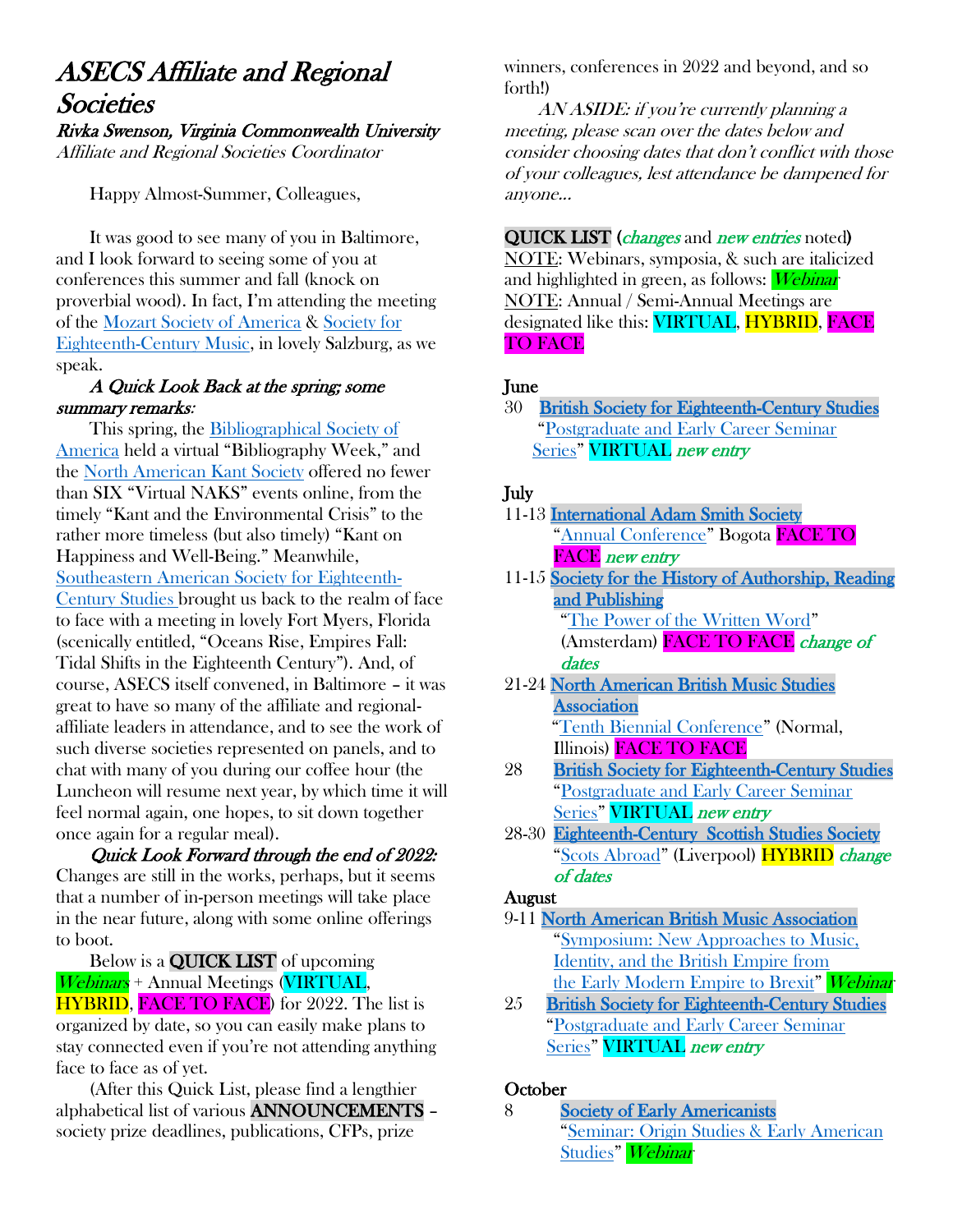- TBA [Defoe Society](http://www.defoesociety.org/) jointly with [Early Caribbean](http://www.earlycaribbeansociety.com/)  **[Society](http://www.earlycaribbeansociety.com/)**  "[Atlantic Routes and Roots](https://www.defoesociety.org/conference/)" (San Juan) FACE TO FACE postponed; see below
- 13-15 [East-Central American Society for](http://www.ec-asecs.org/)  [Eighteenth-Century Studies](http://www.ec-asecs.org/) "[Material Culture](http://www.ec-asecs.org/2021-conference.html)" (Winterthur) FACE TO FACE new entry
- 15 [Rousseau Association](http://www.rousseauassociation.org/) (RA) "[Rousseau Association Virtual Conversation](http://www.rousseauassociation.org/)  [Series](http://www.rousseauassociation.org/)" *Webinar new entry*
- 26-29 [Canadian Society for Eighteenth-Century](http://www.csecs.ca/)  [Studies](http://www.csecs.ca/) & [Eighteenth-Century Scottish Studies](http://www.ecsss.org/)  **Society** "[Experiencing Modernity; Modernity of](https://arts.uottawa.ca/en/CSECS2022-CFP)

[Experimentation](https://arts.uottawa.ca/en/CSECS2022-CFP)" (Ottawa) FACE TO FACE change of dates

#### November

- 10 [Society of Early Americanists](https://www.societyofearlyamericanists.org/) "[The Mobile Archive: An Online, Ongoing](https://www.societyofearlyamericanists.org/conferences/upcoming/)  [Symposium](https://www.societyofearlyamericanists.org/conferences/upcoming/)" Webinar new entry
- 20 [The Samuel Johnson Society of the West](https://www.johnsonsocietyofthewest.org/)  "[Blum Lecture](https://www.johnsonsocietyofthewest.org/annual-dinner.html)" **FACE TO FACE** change of dates (San Marino)

#### GENERAL ANNOUCEMENTS:

#### American Antiquarian Society (AAS)

Conferences – AAS is offering a wide range of [webinars](https://www.americanantiquarian.org/programs-events) throughout the year; while not targeting eighteenth-century studies in particular, many of these will be of interest to eighteenth-centuryists. Upcoming Awards – The call for their [long-term](https://www.americanantiquarian.org/long-term-fellowships) Hench fellowships closes October 15, 2022.

#### [Aphra Behn Society](http://www.aphrabehn.org/) (ABS)

Conferences – details for the next meeting are TBA (it will be held with the Burney Society). Publications – The new issue (summer 2022) of [ABO: Interactive Journal for Women in the Arts,](https://scholarcommons.usf.edu/abo/)  [1640-1830](https://scholarcommons.usf.edu/abo/) contains essays on scholarship, pedagogical essays, and digital humanities by Jeremy Chow, Kimberley G. Connor, Kristen Hanley Cardozo, Tiffany Potter, Marta Kvande, Leah M. Thomas, Karenza Sutton-Bennett, Susan Carlile , Nicole Horejsi, Kelly Plante, David Mazella, Claude Willan, David Bishop, Elizabeth Stravoski, Walter Barta, Max James -- and a reviews section.

#### [Bibliographical Society of America](https://bibsocamer.org/awards/st-louis-mercantile-library-prize/) (BSA)

Conferences – looking ahead, the 2023 New Scholars Program and the Annual Meeting are both coming up (January 24-28, New York City), under the aegis of "[Bibliography Week](https://bibsocamer.org/programs/annual-meetings/)." Proposals will be due September 2.

Other Events – BSA is supporting diverse [upcoming](https://bibsocamer.org/programs/upcoming-events/)  [events](https://bibsocamer.org/programs/upcoming-events/) (whether online or in person) in Milan and Williamsburg this summer.

**Publications -** [The](https://bibsocamer.org/publications/papers/) society's quarterly journal, *The* [Papers of the Bibliographical Society of America](https://bibsocamer.org/publications/papers/), welcomes submissions.

Recent Prizes – The Justin G. Schiller prize was awarded to **Hannah Field** for *[Playing with the Book](https://www.upress.umn.edu/book-division/books/playing-with-the-book)*; honorable mention, Shawna McDermott ("[Visualizing the Future](file:///C:/Users/rswenson/AppData/Roaming/Microsoft/Word/Visualizing%20the%20Future:%20Childhood,%20Race,%20and%20Imperialism%20in%20Children’s%20Magazines,%201873-1939)"). In addition, [fifteen](https://bibsocamer.org/news/2022-awards/)  [scholars received BSA fellowships](https://bibsocamer.org/news/2022-awards/) for 2022.

Upcoming Awards – [St. Louis Mercantile Library](https://bibsocamer.org/awards/st-louis-mercantile-library-prize/)  [Prize](https://bibsocamer.org/awards/st-louis-mercantile-library-prize/) (scholarship on American history and literature). Deadline: October 3, 2022.

Varia–[Volunteer](https://bibsocamer.org/news/call-for-volunteers-22/) for a BSA committee or working group. Apply to BSA for [support](https://bibsocamer.org/programs/calls-for-proposals/) for your relevant scholarly event. [Subscribe](https://bibsocamer.org/about-us/subscribe-to-our-newsletter/) to the BSA Newsletter. [Peruse](https://bibsocamer.org/programs/past-events/) the playlist of BSA webinars from the past two years. Check out the new [BibSiteBeta!](https://bibsocamer.org/news/bibsite-beta/)

#### [British Society for Eighteenth-Century Studies](https://www.bsecs.org.uk/)  (BSECS)

Conferences – Looking ahead, the 2023 conference, on "[Homecoming, Return, and Recovery](https://www.bsecs.org.uk/conferences/annual-conference/)," will be held January 4-6, Oxford; the CFP will open in July and close in October.

Other Events – online [Postgraduate and Early](https://www.bsecs.org.uk/conferences/postgraduate-early-career-conference/)  [Career Seminar Series;](https://www.bsecs.org.uk/conferences/postgraduate-early-career-conference/) see dates above.

Publications - The Society's journal, *The Journal for* [Eighteenth-Century Studies](https://www.bsecs.org.uk/journal/), solicits essays and reviews on the range of the period's topics. The new [issue](https://onlinelibrary.wiley.com/journal/17540208) (May 2022) is a special issue, "Women and Property in the Long Eighteenth Century," edited by Brycchan Carey and Caroline Wahrman, and contains essays by Rotraud von Kulessa, Wen Jin, Robert Paulett, Alexis Wolf. Additionally, the BSECS online review venue, *Criticks*, always welcomes reviews of films, operas, exhibitions, and the like. Also ongoing: Boydell and Brewer, in association with BSECS, invites monograph manuscript submissions for the series "[Studies in the](https://www.bsecs.org.uk/the-society/studies-in-the-eighteenth-century-book-series/) 

[Eighteenth Century.](https://www.bsecs.org.uk/the-society/studies-in-the-eighteenth-century-book-series/)"

Upcoming Awards – Deadlines are approaching for numerous [prizes and awards,](https://www.bsecs.org.uk/prizes-and-awards/) as follows: BSECS/Bodleian Fellowships, & BSECS Teaching

Prize (January 17); BSECS Career Development Award (February 22).

Varia – Check out the new podcast: [Coffee-House](https://www.bsecs.org.uk/news-and-events/new-release-bsecs-podcast-coffee-house-perspectives/)  [Perspectives!](https://www.bsecs.org.uk/news-and-events/new-release-bsecs-podcast-coffee-house-perspectives/)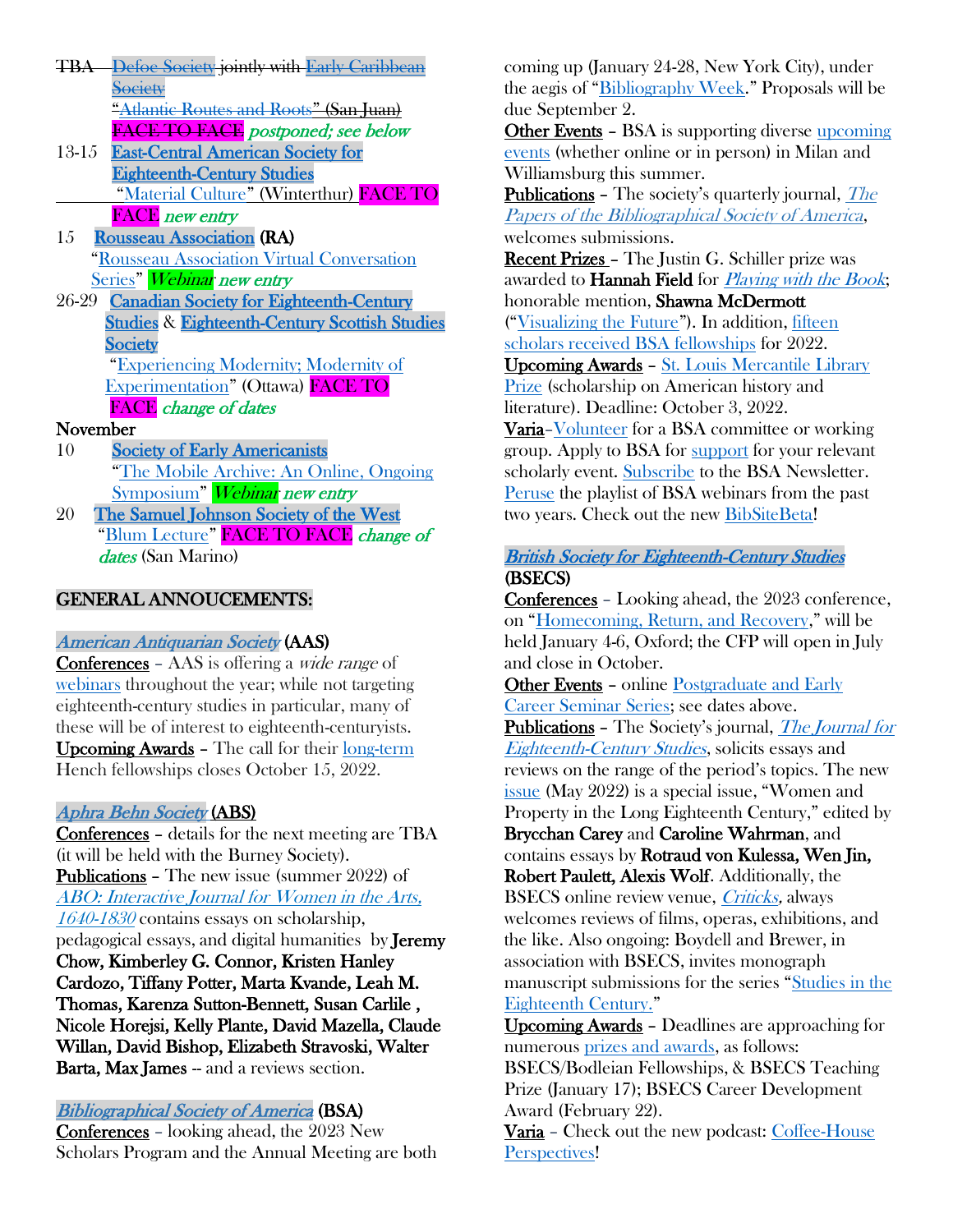#### [Burney Society](https://www.mcgill.ca/burneycentre/burney-society) (BS)

Conferences – Details of the next conference (held jointly with Behn Society) are TBA.

Publications – [The Burney Journal](https://www.mcgill.ca/burneycentre/burney-society/burney-journal) is accepting submissions for its next issue. The current issue can be viewed [here.](https://www.mcgill.ca/burneycentre/burney-society/burney-journal/current-issue)

Upcoming Awards – The Society will accept submissions for the [Hemlow Prize](file:///C:/Users/rswenson/AppData/Roaming/Microsoft/Word/mcgill.ca/burneycentre/burney-society/hemlow-prize-burney-studies) until January 31, 2022.

#### [Canadian Society for Eighteenth-Century Studies](http://www.csecs.ca/)  (CSECS)

Conferences – CSECS will hold its next conference, jointly with ECSSS, October 26-29, 2022 (date change). The topic: "Experiencing Modernity; [Modernity of Experimentation](https://arts.uottawa.ca/en/CSECS2022-CFP)" (Ottawa). (Looking ahead: 2023 location: Montreal.) Publications – the 2022 issue of *[Lumen](https://www.erudit.org/en/journals/lumen/2020-v39-lumen05289/)*, CSECS's official journal (topic: "Translation and

Appropriation in the Long Eighteenth Century") is in progress.

#### [The Defoe Society](http://www.defoesociety.org/) (DS)

Conferences – Defoe Society now plans to hold its next conference (jointly with Early Caribbean Society, on "[Atlantic Routes and Roots](https://www.defoesociety.org/conference/)") July 11-14 2023 (date change). Location: San Juan, Puerto Rico. New proposals welcome until August 1, 2022. Publications – The society journal welcomes essays not only on Defoe, but on any of his contemporaries and/or his times. See the current issue here:  $\frac{Digital}{}$ [Defoe: Studies in Defoe and His Contemporaries.](http://digitaldefoe.org/category/issues/issue-12-1-fall-2020/)

#### [Early Caribbean Society](http://www.earlycaribbeansociety.com/) (ECS)

Conferences – ECS will still hold its upcoming conference jointly with Defoe Society"[Atlantic](https://www.defoesociety.org/conference/)  [Routes and Roots](https://www.defoesociety.org/conference/)") July 11-14 2023 (date change). Location: San Juan, Puerto Rico. New proposals welcome until August 1, 2022.

#### [East-Central Society for Eighteenth-Century Studies](http://www.ec-asecs.org/) (ECASECS)

Conferences – ECASECS will hold its annual conference at Winterthur in 2022: "[Prelude to](http://www.ec-asecs.org/2021-conference.html)  [Material Culture,](http://www.ec-asecs.org/2021-conference.html)" October 13-15. Publications The next issue of the Society's newsletter [The Eighteenth-Century Intelligencer](http://nebula.wsimg.com/a6896d4b1f446a111f06610ef6489b34?AccessKeyId=11A807F08DAC7854344C&disposition=0&alloworigin=1), edited tirelessly by James Mays, is forthcoming; meanwhile, enjoy the current issue.

[Eighteenth-Century Scottish Studies Society](http://www.ecsss.org/) (ECSSS)

Conferences – ECSSS will hold a face to face conference jointly with CSECS, October 26-29 (date change). The topic: "[Experiencing Modernity;](https://arts.uottawa.ca/en/CSECS2022-CFP)  [Modernity of Experimentation](https://arts.uottawa.ca/en/CSECS2022-CFP)" (Ottawa). Looking ahead: the 2023 conference will be in St. Andrews. Publications – The Society's annual newsletter, [Eighteenth-Century Scotland,](https://www.ecsss.org/wp-content/uploads/2022/01/No.-35-SPRING-2021-18th-Century-Studies.pdf) seeks submissions. Meanwhile, submissions are welcome for [the Studies](https://ecsss.org/studies-in-eighteenth-century-scotland/)  [in Eighteenth-Century Scotland](https://ecsss.org/studies-in-eighteenth-century-scotland/) book series. Upcoming Awards – Applications for the [Daiches-](https://www.iash.ed.ac.uk/daiches-manning-memorial-fellowship-18th-century-scottish-studies)[Manning Memorial Fellowship](https://www.iash.ed.ac.uk/daiches-manning-memorial-fellowship-18th-century-scottish-studies) are due February 22, 2022.

#### [Goethe Society of North America](http://goethesociety.org/) (GSNA)

Conferences – GSNA is in the early stages of planning for their triennial conference. Publications - Submit a proposal in the New Studies [in the Age of Goethe](https://www.goethesociety.org/book-series) series (Bucknell UP). Varia – Keep up with the GSNA newsletter [here.](https://www.goethesociety.org/newsletter) Read the current issue [here.](https://static1.squarespace.com/static/5ddbc3430b17da177ec3a35d/t/6239f39e5292ee5f5d8c6d4a/1647965088208/gnnspring22.pdf)

#### [Historians of Eighteenth-Century Art and](https://hecaa18.org/)  [Architecture](https://hecaa18.org/) (HECAA)

Publications - keep up with the newsletter, *Enfilade*. Upcoming Awards – [Applications](https://hecaa18.org/awards/) the Mary Vidal Memorial Award are due November 15, 2022. Varia – check out the [Forums!](https://hecaa18.org/forums/)

#### [Ibero-American Society for Eighteenth-Century](https://iasecs.org/iasecs-prizes-and-grants/)  [Studies](https://iasecs.org/iasecs-prizes-and-grants/) (IASECS)

Publications - Read the [current](https://dieciocho.uvacreate.virginia.edu/45.1/) issue of *Dieciocho* XVIII. Authors in the spring 2022 issue: Catherine Poupeney Hart, Piedad Bolanos Donoso, Jesus Canas Murillo, Maria Tausiet, Joan Cavaillon Giomi, Maud Le Guellec, Monia Bolufer.

#### [International Adam Smith Society](https://smithsociety.org/) (IASS)

Conferences – IASS will hold its annual [conference](https://smithsociety.org/conferences/) in Bogota July 11-13. Publications – IASS invites submissions to [The](https://smithsociety.org/adam-smith-review/) 

[Adam Smith Review.](https://smithsociety.org/adam-smith-review/)

Upcoming Awards – Participation by graduate students in any IASS-sponsored sessions or events may be supported by application to the Bursary [Fund.](https://smithsociety.org/home/bursary-fund/)

#### [International Herder Society](http://www.johann-gottfried-herder.net/english/ihs_society.htm) (IHS)

Conferences – HS is in the early stages of organizing the next gathering.

Publications – HS invites submissions for the next [Herder Yearbook](http://www.johann-gottfried-herder.net/english/ihs_yearbook.htm).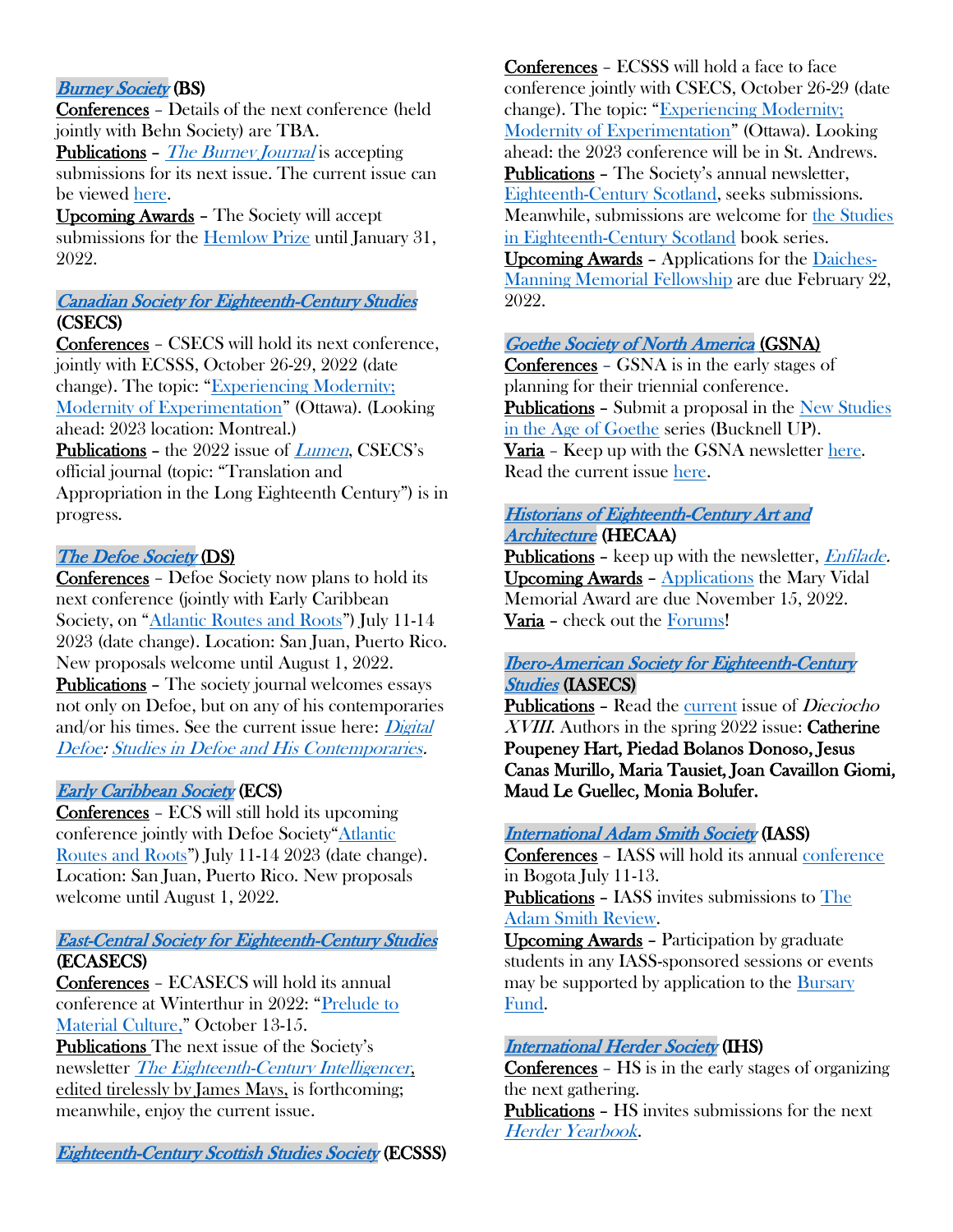#### [Midwestern American Society for Eighteenth-](http://mwasecs.net/)

#### [Century Studies](http://mwasecs.net/) (MWASECS)

Conferences – MWASECS is in the early stages of planning its next conference.

#### [Mozart Society of America](http://mozartsocietyofamerica.org/) (MSA)

Conferences – MSA will plan its next conference after the conclusion of the May 2022 conference in Salzburg,

Varia – Browse issues of the MSA newsletter [here.](https://www.mozartsocietyofamerica.org/newsletter-of-the-mozart-society-of-america/)

#### [North American British Music Studies Association](https://nabmsa.org/members/ruth-solie-prize/)  (NABMSA)

Conferences – The NABMSA is planning a HYBRID biennial conference for July 21-24 2022 in Normal, Illinois.

Other Events – On August 9, 10, and 11, NBMSA will hold an extended event via Zoom: "Symposium: [New Approaches to Music, Identity, and the British](https://nabmsa.org/events/)  [Empire from the Early Modern Empire to Brexit](https://nabmsa.org/events/)" Publications – NABMSA's new "[Studies in British](https://nabmsa.org/studies-in-british-musical-cultures/)  [Musical Cultures](https://nabmsa.org/studies-in-british-musical-cultures/)" (SBMC) invites submissions. Meanwhile, the current issue of [NABMSA Reviews](https://nabmsa.org/pdfs/nabmsa-reviews/NABMSAReviews8.2.pdf) is here.

Upcoming Awards – Apply for the [Ruth Solie Prize](https://nabmsa.org/members/ruth-solie-prize/) by June 1. Graduate students doing relevant work should apply to the **Bursary Fund.** 

#### [North American Kant Society](http://northamericankantsociety.onefireplace.org/) (NAKS)

Upcoming Awards – [Submissions](https://www.northamericankantsociety.com/page-971081) for the Senior Scholar Article Prize are due January 31, 2022, and those for the Senior Book Prize are die January 31, 2023.

Recent Awards – Daniel Renweiler, "External Actions" (Marcus Herz Student Essay Prize). Samuel Kahn, "Reconstructing Kant's Position on Abortion and the Right to Life" and Sabina V. Bremner, "Kant on Autonomy as Self-Making" (Wilfred Sellers Essay Prize).

Varia – "[Virtual NAKS](https://www.northamericankantsociety.com/VNAKS)" – NAKS is sponsoring numerous symposia on Zoom, in multiple series, multiple times a month, on a wide range of topics!! Note: all scholars who are interested in Kant can learn more about NAKS's four active regional [study](http://northamericankantsociety.onefireplace.org/studygroups)  [groups](http://northamericankantsociety.onefireplace.org/studygroups) (Midwest, Pacific, Eastern, Southern).

#### [Northeast American Society for Eighteenth-Century](http://www.neasecs.org/)  [Studies](http://www.neasecs.org/) (NEASECS)

Conferences – NEASECS is in the early stages of planning the next conference.

[Rousseau Association](http://www.rousseauassociation.org/) (RA)

Conferences – RA is planning their next [Biennial](http://rousseauassociation.com/upcoming-ra-colloquium/?_ga=2.236260225.1800636742.1632951103-1185949048.1632951103)  [Colloquium](http://rousseauassociation.com/upcoming-ra-colloquium/?_ga=2.236260225.1800636742.1632951103-1185949048.1632951103) (2023) on "The Possible, the Real, and the Ideal" (Paris; dates and details TBA). Varia – the [Rousseau Association Virtual](http://www.rousseauassociation.org/)  [Conversation Series](http://www.rousseauassociation.org/) kicks off on October 15, 2022.

#### [The Samuel Johnson Society of the West](http://www.johnsonsocietyofthewest.org/) (TSJSW)

Conferences – The new date for TSJSW's [Blum](https://www.johnsonsocietyofthewest.org/annual-dinner.html)  [Lecture](https://www.johnsonsocietyofthewest.org/annual-dinner.html) is November 20, 2022, at their annual dinner in San Marino; Freya Johnston will give the talk.

#### [Society for Eighteenth-Century Music](https://www.secm.org/) (SECM)

Conferences – SECM will hold its next [conference,](https://www.mozartsocietyofamerica.org/meeting/mozart-society-of-america-and-society-for-eighteenth-century-music-joint-conference-in-salzburg-may-26-30-2021/) jointly with Mozart Society of America, in Salzburg, from May 26-29, 2022, on the topic of "Mozart and Salzburg."

Publications – Read the most recent installments of the society [newsletter.](https://www.secm.org/news.html)

#### [Society for the History of Authorship, Reading and](http://www.sharpweb.org/main/)  [Publishing](http://www.sharpweb.org/main/) (SHARP)

Conferences – SHARP 2022: "[The Power of the](https://sharp2020.nl/)  [Written Word](https://sharp2020.nl/)": July 11-15, 2022, Amsterdam. (Postponed from 2020). CFP deadline: January 15, 2022.

Publications – The Society welcomes submissions year-round to **[Book History](https://www.sharpweb.org/main/book-history/)**. Note: *[Lingua Franca](https://www.sharpweb.org/linguafranca/)* has been rebooted; applications are sought for the editorial team.

Upcoming Awards – SHARP has a range of [prize](https://www.sharpweb.org/main/prizes-awards/) opportunities; currently, submissions will be due for the [Book History Essay Prize](https://www.sharpweb.org/main/book-history-essay-prize/) August 31; and bids are due any time (rolling deadline) for early career [Lightning Seed Grants.](https://www.sharpweb.org/main/lightning-seed-grants/)

Varia – For the most recent SHARP news (along with book reviews and digital project reviews, bibliographies, and pedagogical materials), see the [newsletter.](https://www.sharpweb.org/sharpnews/) And get your "SHARP at 25" merch [here.](https://www.zazzle.co.uk/store/sharp_at_25)

#### [Society of Early Americanists](https://www.societyofearlyamericanists.org/) (SEA)

Conferences – The 2023 [conference](https://www.societyofearlyamericanists.org/conferences/sea-2023-biennial) will be held June 8-11 in Washington, DC.

Publications – SEA seeks submissions year-round for [Early American Literature.](https://eal.uky.edu/)

Upcoming Awards – submissions for the essay award are due October 3.

Varia – [Virtual events](https://www.societyofearlyamericanists.org/conferences/upcoming) in October and November are on the horizon. See the "Quick List" above. Note: there is a [newsletter,](https://www.societyofearlyamericanists.org/membership/newsletter) a [listserv,](https://www.societyofearlyamericanists.org/membership/listserv) and, for junior scholars, a [Caucus.](https://www.societyofearlyamericanists.org/membership/sea-junior-scholars-caucus)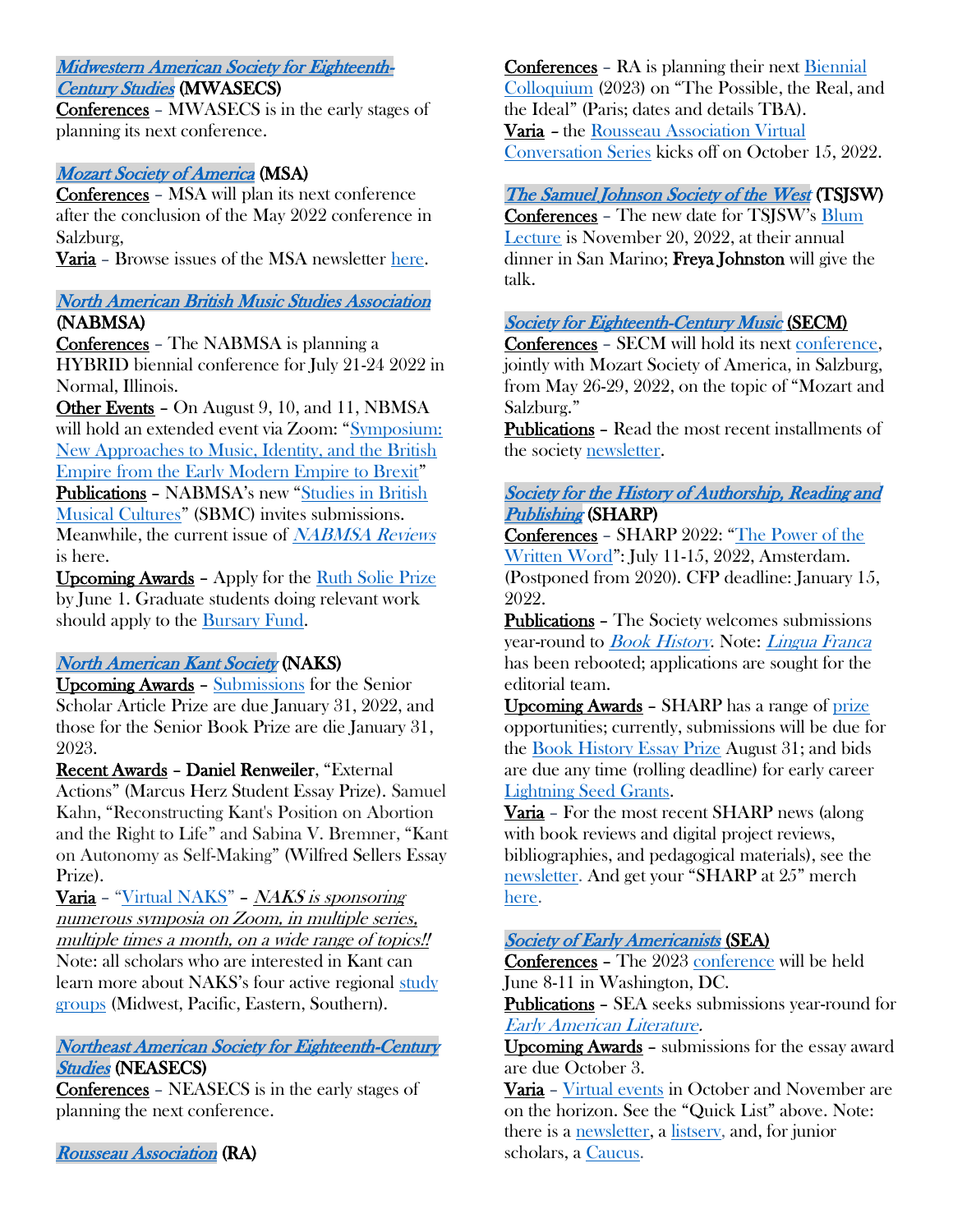#### [The South Central Society for Eighteenth-Century](http://www.scsecs.net/)  [Studies](http://www.scsecs.net/) (SCSECS)

Conferences – SCSECS has postponed their 2022 conference, "The Quixotic Eighteenth Century." Now to be held in 2023 (accepted papers will transfer over); dates TBA (location: College Station, Texas).

#### [Southeastern American Society for Eighteenth-](http://www.seasecs.org/)**Century Studies** (SEASECS)

Conferences – The 2023 [conference](http://www.seasecs.org/2023-conference) on "Legacies for the Future" will be held February 16-18, in Decatur, Georgia. CFP due September 2, 2022. Publications – SEASECS seeks submissions for their annual publication, [XVIII New Perspectives on the](http://www.seasecs.org/npec)  [Eighteenth Century](http://www.seasecs.org/npec).

Upcoming Awards – Submissions for the [Martha F.](http://www.seasecs.org/marthfbowden-teaching-prize)  [Bowden Teaching Prize](http://www.seasecs.org/marthfbowden-teaching-prize) are due by January 21, 2022.

#### [Voltaire Foundation](https://www.voltaire.ox.ac.uk/) (VF)

Publications - Voltaire's works, Oxford Studies in the Enlightenment, and [more.](https://www.voltaire.ox.ac.uk/our-publications/)

Varia – Join the dialogue about the Enlightenment that's currently taking place at the [Café Lumières](https://www.voltaire.ox.ac.uk/home/research-community/cafe-lumieres/) blog. Meanwhile, VF is currently completing the final  $(203<sup>nd</sup>)$  volume of Voltaire's writing, and making plans to celebrate with the launch of a new Enlightenment scholarship hub, [Digital Voltaire,](https://www.voltaire.ox.ac.uk/digital-enlightenment/digital-voltaire/) the title of which recalls their related project, [Digital](https://www.voltaire.ox.ac.uk/digital-enlightenment/digital-dholbach/)  [Holbach.](https://www.voltaire.ox.ac.uk/digital-enlightenment/digital-dholbach/)

#### [Western Society for Eighteenth-Century Studies](http://www.wsecs.org/)  (WSECS)

Conferences – The next WSECS [meeting,](http://www.wsecs.org/upcoming-events.html) intended to be an in-person meeting, has been postponed until February 17-18, 2023. Theme: "Material/Immaterial." The CFP is open. Panel proposals as well as individual paper proposals are due October 1, 2022.

### **Contributions**

ASECS gratefully acknowledges the members and friends who have supported the Society during the past year. Please note: This list does not include Sponsor Members; their contributions are recognized in *Eighteenth-*Century Studies and in the Annual Meeting Program.

#### Gifts Received 1 June 2021–30 April 2022

Srinivas Aravamudan Fund Mita Choudhury

Art, Theater and Music (ATM) Fund Sandra Macpherson Jean I. Marsden Laurel Zeiss

#### Paula Backscheider Fund

Devoney K. Looser Judith B. Slagle

#### Theodore Braun Fund

Syndy M. Conger Madeline Sutherland-Meier

Katherine Quisney

Lewis Gottschalk Fund Rudy Le Menthéour Dustin D. Stewart William B. Warner

#### Gwin J. & Ruth Kolb Fund Timothy Campbell Thomas Jemielity Craig T. Mason

Cynthia S. Wall

Irish American Fund Michael Brown

Non-Tenure Track Faculty Fund

Jan Blaschak Aleksondra Hultquist Ula Klein John Kukla Sandra Macpherson James Reeves Stacey Sloboda Madeline Sutherland-Meier Victoria Barnett-Woods

Robert R. Palmer Fund Gregory Brown

Richard H. Popkin Fund Jeremy Popkin

#### Mary D. Sheriff Fund

Jennifer Germann Craig Hanson Dorothy L. Johnson Christina K. Lindeman

#### Sponsor a Student

Ala Alryyes Patrick Coleman Leigh Michil George Jennifer Germann Sharon Smith Valentina Tikoff

#### Traveling Jam Pot

Jan Blaschak Aleksondra Hultquist Ula Klein Michael Lynn